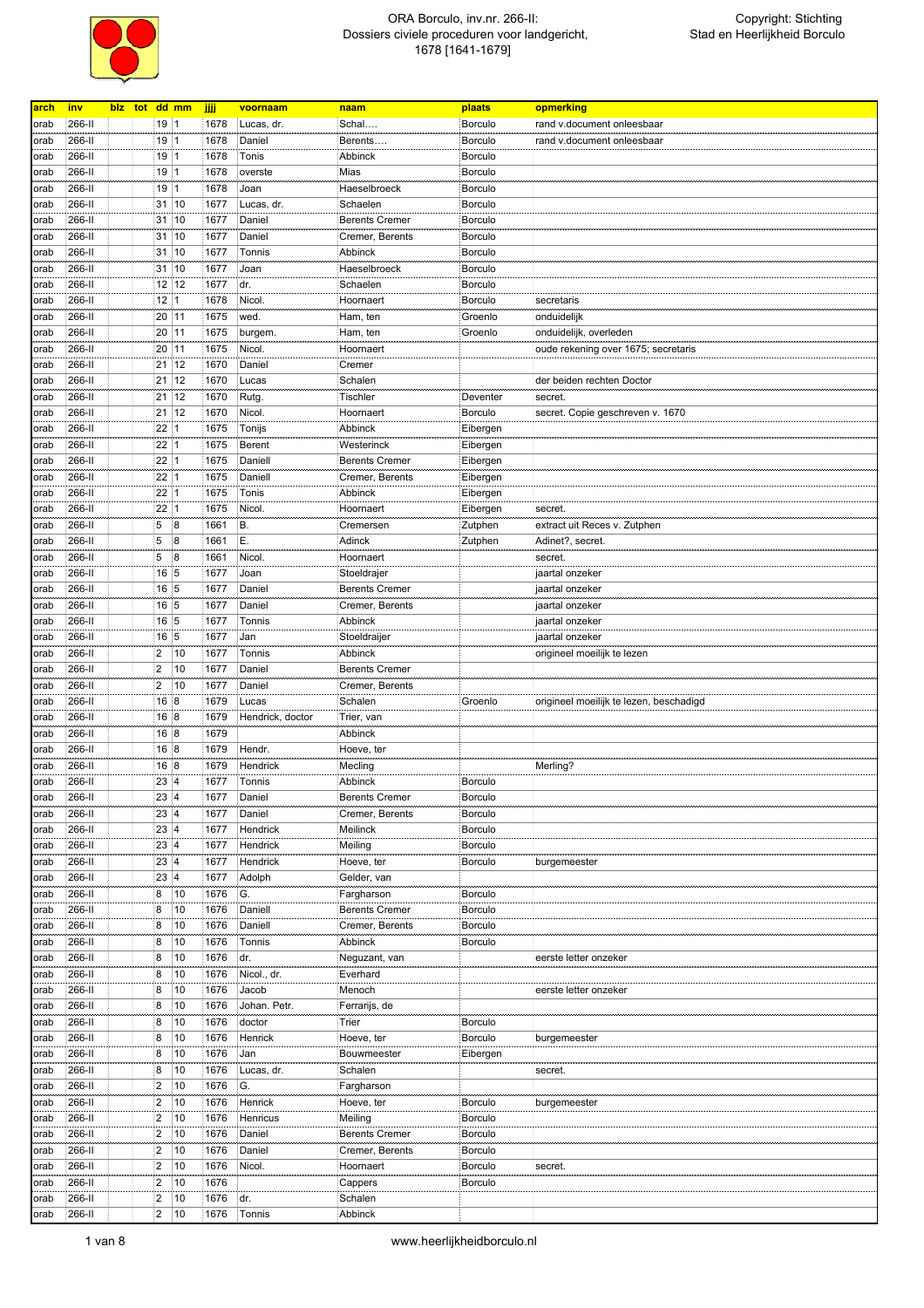

| arch | <u>inv</u> |  | blz tot dd mm    |    | jjjj | voornaam      | naam                  | plaats         | opmerking                 |
|------|------------|--|------------------|----|------|---------------|-----------------------|----------------|---------------------------|
| orab | 266-II     |  | 5                | 8  | 1661 | B.            | Cremer                | Zutphen        | adjunct secret.           |
|      |            |  |                  |    |      |               |                       |                |                           |
| orab | 266-II     |  | 5                | 8  | 1661 | Nicol.        | Hoornaert             |                | secret.                   |
| orab | 266-II     |  | 29               | 3  | 1676 | Daniell       | <b>Berents Cremer</b> | Borculo        |                           |
| orab | 266-II     |  | 29               | 3  | 1676 | Daniell       | Cremer, Berents       | <b>Borculo</b> |                           |
| orab | 266-II     |  | 29               | 3  | 1676 | Tonnis        | Abbinck               |                |                           |
| orab | 266-II     |  | 29               | 3  | 1676 |               | Hoeve, ter            |                | burgemeester              |
| orab | 266-II     |  | 29               | 3  | 1676 | Nicol.        | Everhard              |                |                           |
|      |            |  | 29               | 3  | 1676 |               |                       | <b>Borculo</b> |                           |
| orab | 266-II     |  |                  |    |      | Henrick, dr.  | Trier, van            |                | burgemeester              |
| orab | 266-II     |  | 29               | 3  | 1676 | Jan           | <b>Bouwmeisters</b>   |                |                           |
| orab | 266-II     |  | 29               | 3  | 1676 | Lambertum     | Goris                 |                |                           |
| orab | 266-II     |  | 29               | 3  | 1676 | Lucas, dr.    | Schalen               |                | secret.                   |
| orab | 266-II     |  | 29               | 3  | 1676 | Adolph        | Gelder, van           | <b>Borculo</b> |                           |
| orab | 266-II     |  | 14               | 12 | 1675 | Tonnis        | Abbinck               | Borculo        | burgem.                   |
| orab | 266-II     |  | 14               | 12 | 1675 | Daniel        | <b>Berents Cremer</b> | Borculo        |                           |
|      |            |  | 14               | 12 |      |               | Cremer, Berents       |                |                           |
| orab | 266-II     |  |                  |    | 1675 | Daniel        |                       | <b>Borculo</b> |                           |
| orab | 266-II     |  | 29 6             |    | 1675 |               | Hoeve, ter            | <b>Borculo</b> | loco                      |
| orab | 266-II     |  | 29 6             |    | 1675 |               | Sibille               | <b>Borculo</b> | rechter                   |
| orab | 266-II     |  | 14 7             |    | 1675 |               | Cappers               | <b>Borculo</b> |                           |
| orab | 266-II     |  | 14 7             |    | 1675 |               | Haselbroeck           | <b>Borculo</b> |                           |
| orab | 266-II     |  | 14               | 17 | 1675 | Lucas, doctor | Schalen               | Borculo        |                           |
| orab | 266-II     |  | 14 7             |    | 1675 | Daniel        | <b>Berents Cremer</b> | Borculo        |                           |
|      |            |  |                  |    |      |               |                       |                |                           |
| orab | 266-II     |  | 14 7             |    | 1675 | Daniel        | Cremer, Berents       | Borculo        |                           |
| orab | 266-II     |  | 14 7             |    | 1675 | Tonnis        | Abbinck               | Borculo        |                           |
| orab | 266-II     |  | 14               | 17 | 1675 | Nicol.        | Hoornaert             | <b>Borculo</b> | secret.                   |
| orab | 266-II     |  | 14 7             |    | 1675 | Willem        | <b>Bouwmeisters</b>   | <b>Borculo</b> |                           |
| orab | 266-II     |  | 5                | 10 | 1675 |               | Hoeve, ter            | <b>Borculo</b> |                           |
| orab | 266-II     |  | 19               | 10 | 1675 |               | Sibille               | <b>Borculo</b> |                           |
|      | 266-II     |  | 19               | 10 |      |               |                       | Borculo        |                           |
| orab |            |  |                  |    | 1675 |               | Cappers               |                |                           |
| orab | 266-II     |  | $\overline{2}$   | 11 | 1675 |               | Haselbroeck           | Borculo        |                           |
| orab | 266-II     |  | 16               | 11 | 1675 | dr.           | Schalen               | <b>Borculo</b> |                           |
| orab | 266-II     |  | $\overline{2}$   | 12 | 1675 | Daniel        | <b>Berents Cremer</b> | Borculo        |                           |
| orab | 266-II     |  | $\overline{2}$   | 12 | 1675 | Daniel        | Cremer, Berents       | Borculo        |                           |
| orab | 266-II     |  | $\overline{2}$   | 12 | 1675 | Tonnis        | Abbinck               | <b>Borculo</b> |                           |
| orab | 266-II     |  | $\overline{2}$   | 12 | 1675 | Adolph        | Gelder, van           | <b>Borculo</b> |                           |
|      |            |  | $\overline{2}$   | 12 |      |               |                       |                |                           |
| orab | 266-II     |  |                  |    | 1675 | dr.           | Trier                 | <b>Borculo</b> |                           |
| orab | 266-II     |  | $\overline{2}$   | 12 | 1675 | N.            | Fargharson            |                | voorletter onzeker        |
| orab | 266-II     |  | $\overline{2}$   | 12 | 1675 | Nicol.        | Hoornaert             | Borculo        | secret.                   |
| orab | 266-II     |  | $\overline{2}$   | 12 | 1675 | Nicol.        | Everhard              |                |                           |
| orab | 266-II     |  | $\overline{2}$   | 12 | 1675 |               | Essen                 |                | staatsheer                |
| orab | 266-II     |  | $\overline{2}$   | 12 | 1675 |               | Roerman               |                | staatsheer                |
| orab | 266-II     |  | $\overline{2}$   | 12 | 1675 | Lucas, dr.    | Schalen               |                | schrijver                 |
|      | 266-II     |  | 14               | 12 | 1675 |               | Sibille               | <b>Borculo</b> |                           |
| orab |            |  |                  |    |      |               |                       |                |                           |
| orab | 266-II     |  | $14$ 12          |    | 1675 |               | Cappers               | <b>Borculo</b> |                           |
| orab | 266-II     |  | 14 12            |    | 1675 |               | Haselbroeck           | Borculo        |                           |
| orab | 266-II     |  | 14               | 12 | 1675 | Adolph        | Gelder, van           | Borculo        |                           |
| orab | 266-II     |  | 14 12            |    | 1675 | Tonnis        | Abbinck               | Borculo        |                           |
| orab | 266-II     |  | 14               | 12 | 1675 | Daniel        | <b>Berents Cremer</b> | Borculo        |                           |
| orab | 266-II     |  | 14               | 12 | 1675 | Daniel        | Cremer, Berents       | <b>Borculo</b> |                           |
|      |            |  |                  |    |      |               |                       |                |                           |
| orab | 266-II     |  | 14 12            |    | 1675 |               | Fargharson            |                | voornaam onleesbaar       |
| orab | 266-II     |  | 14 12            |    | 1675 | Henr.         | Trier, van            |                |                           |
| orab | 266-II     |  | 10 <sub>5</sub>  |    | 1642 | Johan         | Hendrixen Montenij    | Lochem         |                           |
| orab | 266-II     |  | $10\vert 5$      |    | 1642 | Johan         | Montenij, Hendrixen   | Lochem         |                           |
| orab | 266-II     |  | 10 5             |    | 1642 | Steven        | Oinck                 | Lochem         | advocaat                  |
| orab | 266-II     |  | 10 5             |    | 1642 | Claes         | Clumper               |                |                           |
| orab | 266-II     |  | 10 <sub>5</sub>  |    | 1642 | Hartger       | Holl, van             | Doetinchem     |                           |
|      |            |  |                  |    |      |               |                       |                |                           |
| orab | 266-II     |  | $10\vert 5$      |    | 1642 | Jan           | Ceurbeke              | Doetinchem     |                           |
| orab | 266-II     |  | 10 <sub>5</sub>  |    | 1642 | B.            | Dam, van              |                |                           |
| orab | 266-II     |  | $10\vert 5$      |    | 1642 | Jan           | Henrixen Montenij     |                |                           |
| orab | 266-II     |  | $10\overline{5}$ |    | 1642 | Jan           | Montenij, Henrixen    |                |                           |
| orab | 266-II     |  | 19 1             |    | 1676 | Henr., dr.    | Trier, van            | <b>Borculo</b> |                           |
| orab | 266-II     |  | 19 1             |    | 1676 |               | Fargharson            | Borculo        |                           |
|      |            |  |                  |    |      |               |                       |                |                           |
| orab | 266-II     |  | 19 1             |    | 1676 | Nicol.        | Hoornaert             | Borculo        | secret.                   |
| orab | 266-II     |  | 27 <sup>1</sup>  |    | 1676 | Adolph        | Gelder, van           | Borculo        | advocaat                  |
| orab | 266-II     |  | 27 1             |    | 1676 | Johan         | Montenij              | Doetinchem     |                           |
| orab | 266-II     |  | 27 1             |    | 1676 | Steven        | Oijnck                | Doetinchem     |                           |
| orab | 266-II     |  | $27$ 1           |    | 1676 | wed.          | Lansinck              |                |                           |
| orab | 266-II     |  | 27 <sup>1</sup>  |    | 1676 | dr.           | Lansinck              |                | landschrijver, overleden  |
|      |            |  |                  |    |      |               |                       |                |                           |
| orab | 266-II     |  | 27 1             |    | 1676 | IJ.           | Westenbergh           | Lochem         | burgemeester en landschr. |
| orab | 266-II     |  | 8                | 2  | 1676 |               | Sibille               | <b>Borculo</b> |                           |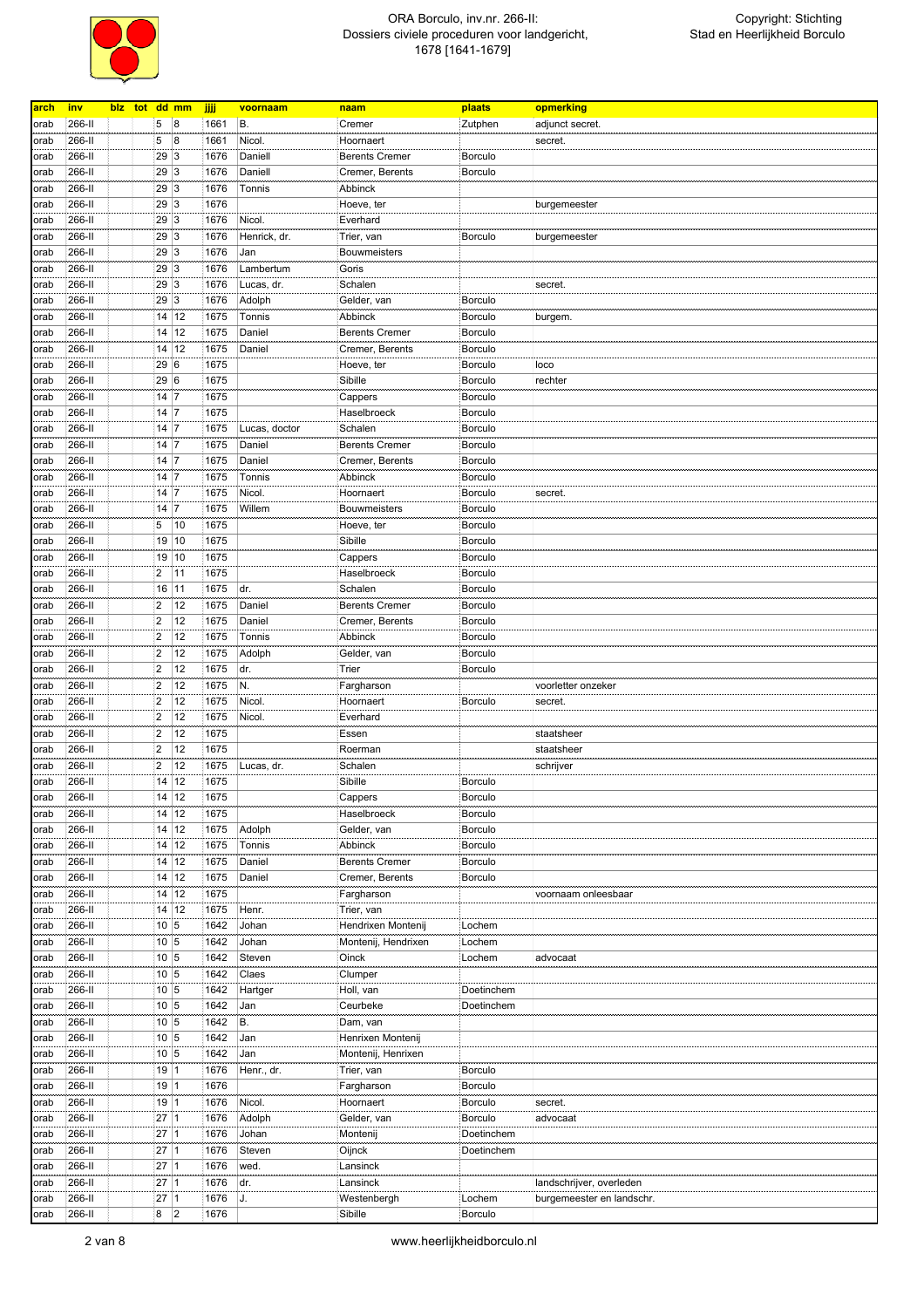

| blz tot dd mm<br>266-II<br>8<br>$\overline{2}$<br>1676<br><b>Borculo</b><br>Meiling<br>orab<br>17<br>$\vert$ 3<br>266-II<br>1676<br>Haselbroeck<br><b>Borculo</b><br>burgem.<br>orab<br>$\overline{3}$<br>266-II<br>7<br>1676<br>Adolph<br>Borculo<br>Gelder, van<br>orab<br>$\overline{7}$<br>$\overline{3}$<br>266-II<br>1676<br>Tonnis<br><b>Borculo</b><br>Abbinck<br>orab<br>$\overline{7}$<br>$\overline{3}$<br>Daniel<br>266-II<br>1676<br><b>Berents Cremer</b><br>Borculo<br>orab<br>$\overline{3}$<br>266-II<br>$\overline{7}$<br>1676<br>Daniel<br>Cremer, Berents<br><b>Borculo</b><br>orab<br>$\overline{7}$<br>$\overline{3}$<br>266-II<br>1676<br>dr.<br>Borculo<br>Schalen<br>orab<br>3<br>266-II<br>7<br>1676<br>Hoornaert<br><b>Borculo</b><br>secret.<br>orab<br>3<br>266-II<br>7<br>1676<br>Hoeve, ter<br><b>Borculo</b><br>orab<br>$\overline{7}$<br>$\overline{3}$<br>266-II<br>1676<br>Tonnis<br>Abbinck<br>Borculo<br>orab<br>7<br>3<br>266-II<br>1676<br>Daniel<br><b>Berents Cremer</b><br>Borculo<br>orab<br>$\overline{3}$<br>7<br>1676<br>Daniel<br>Borculo<br>266-II<br>Cremer, Berents<br>orab<br>$\overline{3}$<br>7<br>1676<br>266-II<br>orab<br>Fargharson<br>$\overline{7}$<br>$\overline{3}$<br>266-II<br>1676<br>Henrick, dr.<br>Borculo<br>Trier, van<br>burgemeester of stadhouder<br>orab<br>$\overline{7}$<br>$\overline{3}$<br>266-II<br>1676<br>Lucas<br>Schalen<br><b>Borculo</b><br>orab<br>schrijver<br>$\overline{7}$<br> 3<br>266-II<br>1676<br><b>Berent</b><br>Westerinck<br>orab<br>$\overline{3}$<br>266-II<br>7<br>1676<br>Rutg<br>Tichler<br>secret.<br>orab<br>30 5<br>266-II<br>1676<br><b>Borculo</b><br>Meiling<br>orab<br>30 5<br>266-II<br>1676<br>Borculo<br>Sibille<br>orab<br>30 5<br>266-II<br>1676<br>Hoeve, ter<br><b>Borculo</b><br>orab<br>30 <sub>5</sub><br>1676<br>266-II<br>Borculo<br>Cappers<br>orab<br>30 5<br>266-II<br>1676<br>Haselbroeck<br><b>Borculo</b><br>orab<br>30 5<br>Doctor<br>266-II<br>1676<br>Schalen<br>Borculo<br>orab<br>30 5<br>266-II<br>1676<br>Daniel<br><b>Berents Cremer</b><br><b>Borculo</b><br>orab<br>266-II<br>30 5<br>1676<br>Daniel<br>Cremer, Berents<br><b>Borculo</b><br>orab<br>30 5<br>266-II<br>1676<br><b>Borculo</b><br>Tonnis<br>Abbinck<br>orab<br>3<br>17<br>266-II<br>1677<br>Tonnis<br>Abbinck<br><b>Borculo</b><br>orab<br>3<br>$\overline{7}$<br>266-II<br>1677<br>Nicol.<br>Hoornaert<br>Borculo<br>orab<br>3<br>17<br>266-II<br>1677<br>Anton.<br>Faber<br>orab<br>3<br>$\overline{7}$<br>Adolph<br>266-II<br>1677<br>Gelder, van<br><b>Borculo</b><br>orab<br>3<br>$\overline{7}$<br>266-II<br>1676<br>Henric., dr.<br><b>Borculo</b><br>orab<br>Trier, van<br>3<br>$\overline{7}$<br>266-II<br>1676<br>Tonnis<br>Borculo<br>Abbinck<br>orab<br>3<br>266-II<br>17<br>1676<br>Nicol.<br>Hoornaert<br><b>Borculo</b><br>secret.<br>orab<br>3<br>$\overline{7}$<br>266-II<br>1676<br>Henric<br><b>Borculo</b><br>orab<br>Hove, ter<br>burgemeester<br>3<br>$\overline{7}$<br>266-II<br>1676<br>doctor<br>Schaelen<br><b>Borculo</b><br>orab<br>266-II<br>3<br>17<br>1676<br>Henric<br>Borculo<br>Hoeve, ter<br>burgemeester<br>orab<br>266-II<br>3<br>$\overline{7}$<br>1676<br>Jan<br><b>Bouwmeisters</b><br>Eibergen<br>orab<br>3<br>$\overline{7}$<br>266-II<br>1676<br>Daniell<br><b>Berents Cremer</b><br>orab<br>3<br>$\overline{7}$<br>266-II<br>1676<br>Daniell<br>Cremer, Berents<br>orab<br>3<br>266-II<br>$\overline{7}$<br>1676<br>Nicol.<br>Borculo<br>Hoornaert<br>secret.<br>orab<br>$\overline{2}$<br>266-II<br>10<br>1676<br>Henricus<br>Meiling<br><b>Borculo</b><br>orab<br>2<br>266-II<br>10<br>1676<br>Cappers<br><b>Borculo</b><br>orab<br>266-II<br>$\vert$ 2<br><b>Berents Cremer</b><br>10<br>1676<br>Daniel<br>orab<br>$ 2\rangle$<br>266-II<br>10<br>1676<br>Daniel<br>Cremer, Berents<br>orab<br>$\overline{2}$<br>266-II<br>10<br>1676<br>Henric<br>Hove, ter<br><b>Borculo</b><br>burgemeester<br>orab<br>$\overline{2}$<br>266-II<br>10<br>1676<br>doctor<br>Schalen<br>orab<br>2<br>266-II<br>10<br>1676<br>Tonnis<br>Abbinck<br>orab<br>$\overline{2}$<br>doctor<br>266-II<br>10<br>1676<br>Schaelen<br>orab<br>$\vert$ 2<br>266-II<br>10<br>1676<br>burgem.<br>Hoeve, ter<br>orab<br>266-II<br>9<br>6<br>1677<br>Sibille<br><b>Borculo</b><br>rechter<br>orab<br>9<br>266-II<br>6<br>1677<br>Meiling<br>Borculo<br>rechter<br>orab<br>9<br>6<br>266-II<br>1677<br>Haselbroeck<br>Borculo<br>rechter<br>orab<br>9<br>$6\phantom{.}6$<br>266-II<br>1677<br>Adolph<br>Gelder, van<br>Borculo<br>orab<br>9<br>6<br>266-II<br>1677<br>Tonnis<br>Abbinck<br>Borculo<br>orab<br>9<br>6<br>266-II<br>1677<br>dr.<br>Schalen<br>orab<br>22 6<br>Joh.<br>266-II<br>1677<br>Noort, op ten<br>Arnhem<br>orab<br>266-II<br>22 6<br>1677<br>Reinier<br>Engelen<br>Arnhem<br>orab<br>22 6<br>1677<br>266-II<br>Hoevell<br>orab<br>22 6<br>266-II<br>1677<br>burgem.<br>Hoeve, ter<br><b>Borculo</b><br>orab<br>22 6<br>266-II<br>1677<br>Henr.<br>Meiling<br>Borculo<br>orab<br>22 6<br>266-II<br>1677<br>Abbinck<br>orab<br>$\overline{2}$<br>266-II<br>10<br>1677<br>Sibille<br>Borculo<br>orab<br>$\overline{2}$<br>1677<br>266-II<br>10<br>Meiling<br>Borculo<br>orab<br>2<br>266-II<br>10<br>1677<br>Borculo<br>Hoeve, ter<br>orab<br>$\overline{2}$<br>266-II<br>10<br>1677<br>Borculo<br>Cappers<br>orab<br>$\overline{2}$<br>266-II<br>10<br>1677<br>Haselbroeck<br>Borculo<br>orab<br> 2 <br>266-II<br>10<br>1677<br>Adolph<br>Gelder, van<br><b>Borculo</b><br>orab<br>266-II<br>$\overline{2}$<br>10<br>1677<br>Tonnis<br>Abbinck<br>Borculo<br>orab<br>2<br>10<br>266-II<br>1677<br>Daniel<br><b>Berents Cremer</b><br>Borculo<br>orab | arch | inv |  |  | jjjj | voornaam | naam | plaats | opmerking |
|-------------------------------------------------------------------------------------------------------------------------------------------------------------------------------------------------------------------------------------------------------------------------------------------------------------------------------------------------------------------------------------------------------------------------------------------------------------------------------------------------------------------------------------------------------------------------------------------------------------------------------------------------------------------------------------------------------------------------------------------------------------------------------------------------------------------------------------------------------------------------------------------------------------------------------------------------------------------------------------------------------------------------------------------------------------------------------------------------------------------------------------------------------------------------------------------------------------------------------------------------------------------------------------------------------------------------------------------------------------------------------------------------------------------------------------------------------------------------------------------------------------------------------------------------------------------------------------------------------------------------------------------------------------------------------------------------------------------------------------------------------------------------------------------------------------------------------------------------------------------------------------------------------------------------------------------------------------------------------------------------------------------------------------------------------------------------------------------------------------------------------------------------------------------------------------------------------------------------------------------------------------------------------------------------------------------------------------------------------------------------------------------------------------------------------------------------------------------------------------------------------------------------------------------------------------------------------------------------------------------------------------------------------------------------------------------------------------------------------------------------------------------------------------------------------------------------------------------------------------------------------------------------------------------------------------------------------------------------------------------------------------------------------------------------------------------------------------------------------------------------------------------------------------------------------------------------------------------------------------------------------------------------------------------------------------------------------------------------------------------------------------------------------------------------------------------------------------------------------------------------------------------------------------------------------------------------------------------------------------------------------------------------------------------------------------------------------------------------------------------------------------------------------------------------------------------------------------------------------------------------------------------------------------------------------------------------------------------------------------------------------------------------------------------------------------------------------------------------------------------------------------------------------------------------------------------------------------------------------------------------------------------------------------------------------------------------------------------------------------------------------------------------------------------------------------------------------------------------------------------------------------------------------------------------------------------------------------------------------------------------------------------------------------------------------------------------------------------------------------------------------------------------------------------------------------------------------------------------------------------------------------------------------------------------------------------------------------------------------------------------------------------------------------------------------------------------------------------------------------------------------------------------------------------------------------------------------------------------------------------------------------------------------------------------------------------------------------------------------------------------------------------------------------------------------------------------------------------------------------------------------------------------------------------------------------------------------------------------------------------------------------------------------------------------------------------------|------|-----|--|--|------|----------|------|--------|-----------|
|                                                                                                                                                                                                                                                                                                                                                                                                                                                                                                                                                                                                                                                                                                                                                                                                                                                                                                                                                                                                                                                                                                                                                                                                                                                                                                                                                                                                                                                                                                                                                                                                                                                                                                                                                                                                                                                                                                                                                                                                                                                                                                                                                                                                                                                                                                                                                                                                                                                                                                                                                                                                                                                                                                                                                                                                                                                                                                                                                                                                                                                                                                                                                                                                                                                                                                                                                                                                                                                                                                                                                                                                                                                                                                                                                                                                                                                                                                                                                                                                                                                                                                                                                                                                                                                                                                                                                                                                                                                                                                                                                                                                                                                                                                                                                                                                                                                                                                                                                                                                                                                                                                                                                                                                                                                                                                                                                                                                                                                                                                                                                                                                                                                                                                 |      |     |  |  |      |          |      |        |           |
|                                                                                                                                                                                                                                                                                                                                                                                                                                                                                                                                                                                                                                                                                                                                                                                                                                                                                                                                                                                                                                                                                                                                                                                                                                                                                                                                                                                                                                                                                                                                                                                                                                                                                                                                                                                                                                                                                                                                                                                                                                                                                                                                                                                                                                                                                                                                                                                                                                                                                                                                                                                                                                                                                                                                                                                                                                                                                                                                                                                                                                                                                                                                                                                                                                                                                                                                                                                                                                                                                                                                                                                                                                                                                                                                                                                                                                                                                                                                                                                                                                                                                                                                                                                                                                                                                                                                                                                                                                                                                                                                                                                                                                                                                                                                                                                                                                                                                                                                                                                                                                                                                                                                                                                                                                                                                                                                                                                                                                                                                                                                                                                                                                                                                                 |      |     |  |  |      |          |      |        |           |
|                                                                                                                                                                                                                                                                                                                                                                                                                                                                                                                                                                                                                                                                                                                                                                                                                                                                                                                                                                                                                                                                                                                                                                                                                                                                                                                                                                                                                                                                                                                                                                                                                                                                                                                                                                                                                                                                                                                                                                                                                                                                                                                                                                                                                                                                                                                                                                                                                                                                                                                                                                                                                                                                                                                                                                                                                                                                                                                                                                                                                                                                                                                                                                                                                                                                                                                                                                                                                                                                                                                                                                                                                                                                                                                                                                                                                                                                                                                                                                                                                                                                                                                                                                                                                                                                                                                                                                                                                                                                                                                                                                                                                                                                                                                                                                                                                                                                                                                                                                                                                                                                                                                                                                                                                                                                                                                                                                                                                                                                                                                                                                                                                                                                                                 |      |     |  |  |      |          |      |        |           |
|                                                                                                                                                                                                                                                                                                                                                                                                                                                                                                                                                                                                                                                                                                                                                                                                                                                                                                                                                                                                                                                                                                                                                                                                                                                                                                                                                                                                                                                                                                                                                                                                                                                                                                                                                                                                                                                                                                                                                                                                                                                                                                                                                                                                                                                                                                                                                                                                                                                                                                                                                                                                                                                                                                                                                                                                                                                                                                                                                                                                                                                                                                                                                                                                                                                                                                                                                                                                                                                                                                                                                                                                                                                                                                                                                                                                                                                                                                                                                                                                                                                                                                                                                                                                                                                                                                                                                                                                                                                                                                                                                                                                                                                                                                                                                                                                                                                                                                                                                                                                                                                                                                                                                                                                                                                                                                                                                                                                                                                                                                                                                                                                                                                                                                 |      |     |  |  |      |          |      |        |           |
|                                                                                                                                                                                                                                                                                                                                                                                                                                                                                                                                                                                                                                                                                                                                                                                                                                                                                                                                                                                                                                                                                                                                                                                                                                                                                                                                                                                                                                                                                                                                                                                                                                                                                                                                                                                                                                                                                                                                                                                                                                                                                                                                                                                                                                                                                                                                                                                                                                                                                                                                                                                                                                                                                                                                                                                                                                                                                                                                                                                                                                                                                                                                                                                                                                                                                                                                                                                                                                                                                                                                                                                                                                                                                                                                                                                                                                                                                                                                                                                                                                                                                                                                                                                                                                                                                                                                                                                                                                                                                                                                                                                                                                                                                                                                                                                                                                                                                                                                                                                                                                                                                                                                                                                                                                                                                                                                                                                                                                                                                                                                                                                                                                                                                                 |      |     |  |  |      |          |      |        |           |
|                                                                                                                                                                                                                                                                                                                                                                                                                                                                                                                                                                                                                                                                                                                                                                                                                                                                                                                                                                                                                                                                                                                                                                                                                                                                                                                                                                                                                                                                                                                                                                                                                                                                                                                                                                                                                                                                                                                                                                                                                                                                                                                                                                                                                                                                                                                                                                                                                                                                                                                                                                                                                                                                                                                                                                                                                                                                                                                                                                                                                                                                                                                                                                                                                                                                                                                                                                                                                                                                                                                                                                                                                                                                                                                                                                                                                                                                                                                                                                                                                                                                                                                                                                                                                                                                                                                                                                                                                                                                                                                                                                                                                                                                                                                                                                                                                                                                                                                                                                                                                                                                                                                                                                                                                                                                                                                                                                                                                                                                                                                                                                                                                                                                                                 |      |     |  |  |      |          |      |        |           |
|                                                                                                                                                                                                                                                                                                                                                                                                                                                                                                                                                                                                                                                                                                                                                                                                                                                                                                                                                                                                                                                                                                                                                                                                                                                                                                                                                                                                                                                                                                                                                                                                                                                                                                                                                                                                                                                                                                                                                                                                                                                                                                                                                                                                                                                                                                                                                                                                                                                                                                                                                                                                                                                                                                                                                                                                                                                                                                                                                                                                                                                                                                                                                                                                                                                                                                                                                                                                                                                                                                                                                                                                                                                                                                                                                                                                                                                                                                                                                                                                                                                                                                                                                                                                                                                                                                                                                                                                                                                                                                                                                                                                                                                                                                                                                                                                                                                                                                                                                                                                                                                                                                                                                                                                                                                                                                                                                                                                                                                                                                                                                                                                                                                                                                 |      |     |  |  |      |          |      |        |           |
|                                                                                                                                                                                                                                                                                                                                                                                                                                                                                                                                                                                                                                                                                                                                                                                                                                                                                                                                                                                                                                                                                                                                                                                                                                                                                                                                                                                                                                                                                                                                                                                                                                                                                                                                                                                                                                                                                                                                                                                                                                                                                                                                                                                                                                                                                                                                                                                                                                                                                                                                                                                                                                                                                                                                                                                                                                                                                                                                                                                                                                                                                                                                                                                                                                                                                                                                                                                                                                                                                                                                                                                                                                                                                                                                                                                                                                                                                                                                                                                                                                                                                                                                                                                                                                                                                                                                                                                                                                                                                                                                                                                                                                                                                                                                                                                                                                                                                                                                                                                                                                                                                                                                                                                                                                                                                                                                                                                                                                                                                                                                                                                                                                                                                                 |      |     |  |  |      |          |      |        |           |
|                                                                                                                                                                                                                                                                                                                                                                                                                                                                                                                                                                                                                                                                                                                                                                                                                                                                                                                                                                                                                                                                                                                                                                                                                                                                                                                                                                                                                                                                                                                                                                                                                                                                                                                                                                                                                                                                                                                                                                                                                                                                                                                                                                                                                                                                                                                                                                                                                                                                                                                                                                                                                                                                                                                                                                                                                                                                                                                                                                                                                                                                                                                                                                                                                                                                                                                                                                                                                                                                                                                                                                                                                                                                                                                                                                                                                                                                                                                                                                                                                                                                                                                                                                                                                                                                                                                                                                                                                                                                                                                                                                                                                                                                                                                                                                                                                                                                                                                                                                                                                                                                                                                                                                                                                                                                                                                                                                                                                                                                                                                                                                                                                                                                                                 |      |     |  |  |      |          |      |        |           |
|                                                                                                                                                                                                                                                                                                                                                                                                                                                                                                                                                                                                                                                                                                                                                                                                                                                                                                                                                                                                                                                                                                                                                                                                                                                                                                                                                                                                                                                                                                                                                                                                                                                                                                                                                                                                                                                                                                                                                                                                                                                                                                                                                                                                                                                                                                                                                                                                                                                                                                                                                                                                                                                                                                                                                                                                                                                                                                                                                                                                                                                                                                                                                                                                                                                                                                                                                                                                                                                                                                                                                                                                                                                                                                                                                                                                                                                                                                                                                                                                                                                                                                                                                                                                                                                                                                                                                                                                                                                                                                                                                                                                                                                                                                                                                                                                                                                                                                                                                                                                                                                                                                                                                                                                                                                                                                                                                                                                                                                                                                                                                                                                                                                                                                 |      |     |  |  |      |          |      |        |           |
|                                                                                                                                                                                                                                                                                                                                                                                                                                                                                                                                                                                                                                                                                                                                                                                                                                                                                                                                                                                                                                                                                                                                                                                                                                                                                                                                                                                                                                                                                                                                                                                                                                                                                                                                                                                                                                                                                                                                                                                                                                                                                                                                                                                                                                                                                                                                                                                                                                                                                                                                                                                                                                                                                                                                                                                                                                                                                                                                                                                                                                                                                                                                                                                                                                                                                                                                                                                                                                                                                                                                                                                                                                                                                                                                                                                                                                                                                                                                                                                                                                                                                                                                                                                                                                                                                                                                                                                                                                                                                                                                                                                                                                                                                                                                                                                                                                                                                                                                                                                                                                                                                                                                                                                                                                                                                                                                                                                                                                                                                                                                                                                                                                                                                                 |      |     |  |  |      |          |      |        |           |
|                                                                                                                                                                                                                                                                                                                                                                                                                                                                                                                                                                                                                                                                                                                                                                                                                                                                                                                                                                                                                                                                                                                                                                                                                                                                                                                                                                                                                                                                                                                                                                                                                                                                                                                                                                                                                                                                                                                                                                                                                                                                                                                                                                                                                                                                                                                                                                                                                                                                                                                                                                                                                                                                                                                                                                                                                                                                                                                                                                                                                                                                                                                                                                                                                                                                                                                                                                                                                                                                                                                                                                                                                                                                                                                                                                                                                                                                                                                                                                                                                                                                                                                                                                                                                                                                                                                                                                                                                                                                                                                                                                                                                                                                                                                                                                                                                                                                                                                                                                                                                                                                                                                                                                                                                                                                                                                                                                                                                                                                                                                                                                                                                                                                                                 |      |     |  |  |      |          |      |        |           |
|                                                                                                                                                                                                                                                                                                                                                                                                                                                                                                                                                                                                                                                                                                                                                                                                                                                                                                                                                                                                                                                                                                                                                                                                                                                                                                                                                                                                                                                                                                                                                                                                                                                                                                                                                                                                                                                                                                                                                                                                                                                                                                                                                                                                                                                                                                                                                                                                                                                                                                                                                                                                                                                                                                                                                                                                                                                                                                                                                                                                                                                                                                                                                                                                                                                                                                                                                                                                                                                                                                                                                                                                                                                                                                                                                                                                                                                                                                                                                                                                                                                                                                                                                                                                                                                                                                                                                                                                                                                                                                                                                                                                                                                                                                                                                                                                                                                                                                                                                                                                                                                                                                                                                                                                                                                                                                                                                                                                                                                                                                                                                                                                                                                                                                 |      |     |  |  |      |          |      |        |           |
|                                                                                                                                                                                                                                                                                                                                                                                                                                                                                                                                                                                                                                                                                                                                                                                                                                                                                                                                                                                                                                                                                                                                                                                                                                                                                                                                                                                                                                                                                                                                                                                                                                                                                                                                                                                                                                                                                                                                                                                                                                                                                                                                                                                                                                                                                                                                                                                                                                                                                                                                                                                                                                                                                                                                                                                                                                                                                                                                                                                                                                                                                                                                                                                                                                                                                                                                                                                                                                                                                                                                                                                                                                                                                                                                                                                                                                                                                                                                                                                                                                                                                                                                                                                                                                                                                                                                                                                                                                                                                                                                                                                                                                                                                                                                                                                                                                                                                                                                                                                                                                                                                                                                                                                                                                                                                                                                                                                                                                                                                                                                                                                                                                                                                                 |      |     |  |  |      |          |      |        |           |
|                                                                                                                                                                                                                                                                                                                                                                                                                                                                                                                                                                                                                                                                                                                                                                                                                                                                                                                                                                                                                                                                                                                                                                                                                                                                                                                                                                                                                                                                                                                                                                                                                                                                                                                                                                                                                                                                                                                                                                                                                                                                                                                                                                                                                                                                                                                                                                                                                                                                                                                                                                                                                                                                                                                                                                                                                                                                                                                                                                                                                                                                                                                                                                                                                                                                                                                                                                                                                                                                                                                                                                                                                                                                                                                                                                                                                                                                                                                                                                                                                                                                                                                                                                                                                                                                                                                                                                                                                                                                                                                                                                                                                                                                                                                                                                                                                                                                                                                                                                                                                                                                                                                                                                                                                                                                                                                                                                                                                                                                                                                                                                                                                                                                                                 |      |     |  |  |      |          |      |        |           |
|                                                                                                                                                                                                                                                                                                                                                                                                                                                                                                                                                                                                                                                                                                                                                                                                                                                                                                                                                                                                                                                                                                                                                                                                                                                                                                                                                                                                                                                                                                                                                                                                                                                                                                                                                                                                                                                                                                                                                                                                                                                                                                                                                                                                                                                                                                                                                                                                                                                                                                                                                                                                                                                                                                                                                                                                                                                                                                                                                                                                                                                                                                                                                                                                                                                                                                                                                                                                                                                                                                                                                                                                                                                                                                                                                                                                                                                                                                                                                                                                                                                                                                                                                                                                                                                                                                                                                                                                                                                                                                                                                                                                                                                                                                                                                                                                                                                                                                                                                                                                                                                                                                                                                                                                                                                                                                                                                                                                                                                                                                                                                                                                                                                                                                 |      |     |  |  |      |          |      |        |           |
|                                                                                                                                                                                                                                                                                                                                                                                                                                                                                                                                                                                                                                                                                                                                                                                                                                                                                                                                                                                                                                                                                                                                                                                                                                                                                                                                                                                                                                                                                                                                                                                                                                                                                                                                                                                                                                                                                                                                                                                                                                                                                                                                                                                                                                                                                                                                                                                                                                                                                                                                                                                                                                                                                                                                                                                                                                                                                                                                                                                                                                                                                                                                                                                                                                                                                                                                                                                                                                                                                                                                                                                                                                                                                                                                                                                                                                                                                                                                                                                                                                                                                                                                                                                                                                                                                                                                                                                                                                                                                                                                                                                                                                                                                                                                                                                                                                                                                                                                                                                                                                                                                                                                                                                                                                                                                                                                                                                                                                                                                                                                                                                                                                                                                                 |      |     |  |  |      |          |      |        |           |
|                                                                                                                                                                                                                                                                                                                                                                                                                                                                                                                                                                                                                                                                                                                                                                                                                                                                                                                                                                                                                                                                                                                                                                                                                                                                                                                                                                                                                                                                                                                                                                                                                                                                                                                                                                                                                                                                                                                                                                                                                                                                                                                                                                                                                                                                                                                                                                                                                                                                                                                                                                                                                                                                                                                                                                                                                                                                                                                                                                                                                                                                                                                                                                                                                                                                                                                                                                                                                                                                                                                                                                                                                                                                                                                                                                                                                                                                                                                                                                                                                                                                                                                                                                                                                                                                                                                                                                                                                                                                                                                                                                                                                                                                                                                                                                                                                                                                                                                                                                                                                                                                                                                                                                                                                                                                                                                                                                                                                                                                                                                                                                                                                                                                                                 |      |     |  |  |      |          |      |        |           |
|                                                                                                                                                                                                                                                                                                                                                                                                                                                                                                                                                                                                                                                                                                                                                                                                                                                                                                                                                                                                                                                                                                                                                                                                                                                                                                                                                                                                                                                                                                                                                                                                                                                                                                                                                                                                                                                                                                                                                                                                                                                                                                                                                                                                                                                                                                                                                                                                                                                                                                                                                                                                                                                                                                                                                                                                                                                                                                                                                                                                                                                                                                                                                                                                                                                                                                                                                                                                                                                                                                                                                                                                                                                                                                                                                                                                                                                                                                                                                                                                                                                                                                                                                                                                                                                                                                                                                                                                                                                                                                                                                                                                                                                                                                                                                                                                                                                                                                                                                                                                                                                                                                                                                                                                                                                                                                                                                                                                                                                                                                                                                                                                                                                                                                 |      |     |  |  |      |          |      |        |           |
|                                                                                                                                                                                                                                                                                                                                                                                                                                                                                                                                                                                                                                                                                                                                                                                                                                                                                                                                                                                                                                                                                                                                                                                                                                                                                                                                                                                                                                                                                                                                                                                                                                                                                                                                                                                                                                                                                                                                                                                                                                                                                                                                                                                                                                                                                                                                                                                                                                                                                                                                                                                                                                                                                                                                                                                                                                                                                                                                                                                                                                                                                                                                                                                                                                                                                                                                                                                                                                                                                                                                                                                                                                                                                                                                                                                                                                                                                                                                                                                                                                                                                                                                                                                                                                                                                                                                                                                                                                                                                                                                                                                                                                                                                                                                                                                                                                                                                                                                                                                                                                                                                                                                                                                                                                                                                                                                                                                                                                                                                                                                                                                                                                                                                                 |      |     |  |  |      |          |      |        |           |
|                                                                                                                                                                                                                                                                                                                                                                                                                                                                                                                                                                                                                                                                                                                                                                                                                                                                                                                                                                                                                                                                                                                                                                                                                                                                                                                                                                                                                                                                                                                                                                                                                                                                                                                                                                                                                                                                                                                                                                                                                                                                                                                                                                                                                                                                                                                                                                                                                                                                                                                                                                                                                                                                                                                                                                                                                                                                                                                                                                                                                                                                                                                                                                                                                                                                                                                                                                                                                                                                                                                                                                                                                                                                                                                                                                                                                                                                                                                                                                                                                                                                                                                                                                                                                                                                                                                                                                                                                                                                                                                                                                                                                                                                                                                                                                                                                                                                                                                                                                                                                                                                                                                                                                                                                                                                                                                                                                                                                                                                                                                                                                                                                                                                                                 |      |     |  |  |      |          |      |        |           |
|                                                                                                                                                                                                                                                                                                                                                                                                                                                                                                                                                                                                                                                                                                                                                                                                                                                                                                                                                                                                                                                                                                                                                                                                                                                                                                                                                                                                                                                                                                                                                                                                                                                                                                                                                                                                                                                                                                                                                                                                                                                                                                                                                                                                                                                                                                                                                                                                                                                                                                                                                                                                                                                                                                                                                                                                                                                                                                                                                                                                                                                                                                                                                                                                                                                                                                                                                                                                                                                                                                                                                                                                                                                                                                                                                                                                                                                                                                                                                                                                                                                                                                                                                                                                                                                                                                                                                                                                                                                                                                                                                                                                                                                                                                                                                                                                                                                                                                                                                                                                                                                                                                                                                                                                                                                                                                                                                                                                                                                                                                                                                                                                                                                                                                 |      |     |  |  |      |          |      |        |           |
|                                                                                                                                                                                                                                                                                                                                                                                                                                                                                                                                                                                                                                                                                                                                                                                                                                                                                                                                                                                                                                                                                                                                                                                                                                                                                                                                                                                                                                                                                                                                                                                                                                                                                                                                                                                                                                                                                                                                                                                                                                                                                                                                                                                                                                                                                                                                                                                                                                                                                                                                                                                                                                                                                                                                                                                                                                                                                                                                                                                                                                                                                                                                                                                                                                                                                                                                                                                                                                                                                                                                                                                                                                                                                                                                                                                                                                                                                                                                                                                                                                                                                                                                                                                                                                                                                                                                                                                                                                                                                                                                                                                                                                                                                                                                                                                                                                                                                                                                                                                                                                                                                                                                                                                                                                                                                                                                                                                                                                                                                                                                                                                                                                                                                                 |      |     |  |  |      |          |      |        |           |
|                                                                                                                                                                                                                                                                                                                                                                                                                                                                                                                                                                                                                                                                                                                                                                                                                                                                                                                                                                                                                                                                                                                                                                                                                                                                                                                                                                                                                                                                                                                                                                                                                                                                                                                                                                                                                                                                                                                                                                                                                                                                                                                                                                                                                                                                                                                                                                                                                                                                                                                                                                                                                                                                                                                                                                                                                                                                                                                                                                                                                                                                                                                                                                                                                                                                                                                                                                                                                                                                                                                                                                                                                                                                                                                                                                                                                                                                                                                                                                                                                                                                                                                                                                                                                                                                                                                                                                                                                                                                                                                                                                                                                                                                                                                                                                                                                                                                                                                                                                                                                                                                                                                                                                                                                                                                                                                                                                                                                                                                                                                                                                                                                                                                                                 |      |     |  |  |      |          |      |        |           |
|                                                                                                                                                                                                                                                                                                                                                                                                                                                                                                                                                                                                                                                                                                                                                                                                                                                                                                                                                                                                                                                                                                                                                                                                                                                                                                                                                                                                                                                                                                                                                                                                                                                                                                                                                                                                                                                                                                                                                                                                                                                                                                                                                                                                                                                                                                                                                                                                                                                                                                                                                                                                                                                                                                                                                                                                                                                                                                                                                                                                                                                                                                                                                                                                                                                                                                                                                                                                                                                                                                                                                                                                                                                                                                                                                                                                                                                                                                                                                                                                                                                                                                                                                                                                                                                                                                                                                                                                                                                                                                                                                                                                                                                                                                                                                                                                                                                                                                                                                                                                                                                                                                                                                                                                                                                                                                                                                                                                                                                                                                                                                                                                                                                                                                 |      |     |  |  |      |          |      |        |           |
|                                                                                                                                                                                                                                                                                                                                                                                                                                                                                                                                                                                                                                                                                                                                                                                                                                                                                                                                                                                                                                                                                                                                                                                                                                                                                                                                                                                                                                                                                                                                                                                                                                                                                                                                                                                                                                                                                                                                                                                                                                                                                                                                                                                                                                                                                                                                                                                                                                                                                                                                                                                                                                                                                                                                                                                                                                                                                                                                                                                                                                                                                                                                                                                                                                                                                                                                                                                                                                                                                                                                                                                                                                                                                                                                                                                                                                                                                                                                                                                                                                                                                                                                                                                                                                                                                                                                                                                                                                                                                                                                                                                                                                                                                                                                                                                                                                                                                                                                                                                                                                                                                                                                                                                                                                                                                                                                                                                                                                                                                                                                                                                                                                                                                                 |      |     |  |  |      |          |      |        |           |
|                                                                                                                                                                                                                                                                                                                                                                                                                                                                                                                                                                                                                                                                                                                                                                                                                                                                                                                                                                                                                                                                                                                                                                                                                                                                                                                                                                                                                                                                                                                                                                                                                                                                                                                                                                                                                                                                                                                                                                                                                                                                                                                                                                                                                                                                                                                                                                                                                                                                                                                                                                                                                                                                                                                                                                                                                                                                                                                                                                                                                                                                                                                                                                                                                                                                                                                                                                                                                                                                                                                                                                                                                                                                                                                                                                                                                                                                                                                                                                                                                                                                                                                                                                                                                                                                                                                                                                                                                                                                                                                                                                                                                                                                                                                                                                                                                                                                                                                                                                                                                                                                                                                                                                                                                                                                                                                                                                                                                                                                                                                                                                                                                                                                                                 |      |     |  |  |      |          |      |        |           |
|                                                                                                                                                                                                                                                                                                                                                                                                                                                                                                                                                                                                                                                                                                                                                                                                                                                                                                                                                                                                                                                                                                                                                                                                                                                                                                                                                                                                                                                                                                                                                                                                                                                                                                                                                                                                                                                                                                                                                                                                                                                                                                                                                                                                                                                                                                                                                                                                                                                                                                                                                                                                                                                                                                                                                                                                                                                                                                                                                                                                                                                                                                                                                                                                                                                                                                                                                                                                                                                                                                                                                                                                                                                                                                                                                                                                                                                                                                                                                                                                                                                                                                                                                                                                                                                                                                                                                                                                                                                                                                                                                                                                                                                                                                                                                                                                                                                                                                                                                                                                                                                                                                                                                                                                                                                                                                                                                                                                                                                                                                                                                                                                                                                                                                 |      |     |  |  |      |          |      |        |           |
|                                                                                                                                                                                                                                                                                                                                                                                                                                                                                                                                                                                                                                                                                                                                                                                                                                                                                                                                                                                                                                                                                                                                                                                                                                                                                                                                                                                                                                                                                                                                                                                                                                                                                                                                                                                                                                                                                                                                                                                                                                                                                                                                                                                                                                                                                                                                                                                                                                                                                                                                                                                                                                                                                                                                                                                                                                                                                                                                                                                                                                                                                                                                                                                                                                                                                                                                                                                                                                                                                                                                                                                                                                                                                                                                                                                                                                                                                                                                                                                                                                                                                                                                                                                                                                                                                                                                                                                                                                                                                                                                                                                                                                                                                                                                                                                                                                                                                                                                                                                                                                                                                                                                                                                                                                                                                                                                                                                                                                                                                                                                                                                                                                                                                                 |      |     |  |  |      |          |      |        |           |
|                                                                                                                                                                                                                                                                                                                                                                                                                                                                                                                                                                                                                                                                                                                                                                                                                                                                                                                                                                                                                                                                                                                                                                                                                                                                                                                                                                                                                                                                                                                                                                                                                                                                                                                                                                                                                                                                                                                                                                                                                                                                                                                                                                                                                                                                                                                                                                                                                                                                                                                                                                                                                                                                                                                                                                                                                                                                                                                                                                                                                                                                                                                                                                                                                                                                                                                                                                                                                                                                                                                                                                                                                                                                                                                                                                                                                                                                                                                                                                                                                                                                                                                                                                                                                                                                                                                                                                                                                                                                                                                                                                                                                                                                                                                                                                                                                                                                                                                                                                                                                                                                                                                                                                                                                                                                                                                                                                                                                                                                                                                                                                                                                                                                                                 |      |     |  |  |      |          |      |        |           |
|                                                                                                                                                                                                                                                                                                                                                                                                                                                                                                                                                                                                                                                                                                                                                                                                                                                                                                                                                                                                                                                                                                                                                                                                                                                                                                                                                                                                                                                                                                                                                                                                                                                                                                                                                                                                                                                                                                                                                                                                                                                                                                                                                                                                                                                                                                                                                                                                                                                                                                                                                                                                                                                                                                                                                                                                                                                                                                                                                                                                                                                                                                                                                                                                                                                                                                                                                                                                                                                                                                                                                                                                                                                                                                                                                                                                                                                                                                                                                                                                                                                                                                                                                                                                                                                                                                                                                                                                                                                                                                                                                                                                                                                                                                                                                                                                                                                                                                                                                                                                                                                                                                                                                                                                                                                                                                                                                                                                                                                                                                                                                                                                                                                                                                 |      |     |  |  |      |          |      |        |           |
|                                                                                                                                                                                                                                                                                                                                                                                                                                                                                                                                                                                                                                                                                                                                                                                                                                                                                                                                                                                                                                                                                                                                                                                                                                                                                                                                                                                                                                                                                                                                                                                                                                                                                                                                                                                                                                                                                                                                                                                                                                                                                                                                                                                                                                                                                                                                                                                                                                                                                                                                                                                                                                                                                                                                                                                                                                                                                                                                                                                                                                                                                                                                                                                                                                                                                                                                                                                                                                                                                                                                                                                                                                                                                                                                                                                                                                                                                                                                                                                                                                                                                                                                                                                                                                                                                                                                                                                                                                                                                                                                                                                                                                                                                                                                                                                                                                                                                                                                                                                                                                                                                                                                                                                                                                                                                                                                                                                                                                                                                                                                                                                                                                                                                                 |      |     |  |  |      |          |      |        |           |
|                                                                                                                                                                                                                                                                                                                                                                                                                                                                                                                                                                                                                                                                                                                                                                                                                                                                                                                                                                                                                                                                                                                                                                                                                                                                                                                                                                                                                                                                                                                                                                                                                                                                                                                                                                                                                                                                                                                                                                                                                                                                                                                                                                                                                                                                                                                                                                                                                                                                                                                                                                                                                                                                                                                                                                                                                                                                                                                                                                                                                                                                                                                                                                                                                                                                                                                                                                                                                                                                                                                                                                                                                                                                                                                                                                                                                                                                                                                                                                                                                                                                                                                                                                                                                                                                                                                                                                                                                                                                                                                                                                                                                                                                                                                                                                                                                                                                                                                                                                                                                                                                                                                                                                                                                                                                                                                                                                                                                                                                                                                                                                                                                                                                                                 |      |     |  |  |      |          |      |        |           |
|                                                                                                                                                                                                                                                                                                                                                                                                                                                                                                                                                                                                                                                                                                                                                                                                                                                                                                                                                                                                                                                                                                                                                                                                                                                                                                                                                                                                                                                                                                                                                                                                                                                                                                                                                                                                                                                                                                                                                                                                                                                                                                                                                                                                                                                                                                                                                                                                                                                                                                                                                                                                                                                                                                                                                                                                                                                                                                                                                                                                                                                                                                                                                                                                                                                                                                                                                                                                                                                                                                                                                                                                                                                                                                                                                                                                                                                                                                                                                                                                                                                                                                                                                                                                                                                                                                                                                                                                                                                                                                                                                                                                                                                                                                                                                                                                                                                                                                                                                                                                                                                                                                                                                                                                                                                                                                                                                                                                                                                                                                                                                                                                                                                                                                 |      |     |  |  |      |          |      |        |           |
|                                                                                                                                                                                                                                                                                                                                                                                                                                                                                                                                                                                                                                                                                                                                                                                                                                                                                                                                                                                                                                                                                                                                                                                                                                                                                                                                                                                                                                                                                                                                                                                                                                                                                                                                                                                                                                                                                                                                                                                                                                                                                                                                                                                                                                                                                                                                                                                                                                                                                                                                                                                                                                                                                                                                                                                                                                                                                                                                                                                                                                                                                                                                                                                                                                                                                                                                                                                                                                                                                                                                                                                                                                                                                                                                                                                                                                                                                                                                                                                                                                                                                                                                                                                                                                                                                                                                                                                                                                                                                                                                                                                                                                                                                                                                                                                                                                                                                                                                                                                                                                                                                                                                                                                                                                                                                                                                                                                                                                                                                                                                                                                                                                                                                                 |      |     |  |  |      |          |      |        |           |
|                                                                                                                                                                                                                                                                                                                                                                                                                                                                                                                                                                                                                                                                                                                                                                                                                                                                                                                                                                                                                                                                                                                                                                                                                                                                                                                                                                                                                                                                                                                                                                                                                                                                                                                                                                                                                                                                                                                                                                                                                                                                                                                                                                                                                                                                                                                                                                                                                                                                                                                                                                                                                                                                                                                                                                                                                                                                                                                                                                                                                                                                                                                                                                                                                                                                                                                                                                                                                                                                                                                                                                                                                                                                                                                                                                                                                                                                                                                                                                                                                                                                                                                                                                                                                                                                                                                                                                                                                                                                                                                                                                                                                                                                                                                                                                                                                                                                                                                                                                                                                                                                                                                                                                                                                                                                                                                                                                                                                                                                                                                                                                                                                                                                                                 |      |     |  |  |      |          |      |        |           |
|                                                                                                                                                                                                                                                                                                                                                                                                                                                                                                                                                                                                                                                                                                                                                                                                                                                                                                                                                                                                                                                                                                                                                                                                                                                                                                                                                                                                                                                                                                                                                                                                                                                                                                                                                                                                                                                                                                                                                                                                                                                                                                                                                                                                                                                                                                                                                                                                                                                                                                                                                                                                                                                                                                                                                                                                                                                                                                                                                                                                                                                                                                                                                                                                                                                                                                                                                                                                                                                                                                                                                                                                                                                                                                                                                                                                                                                                                                                                                                                                                                                                                                                                                                                                                                                                                                                                                                                                                                                                                                                                                                                                                                                                                                                                                                                                                                                                                                                                                                                                                                                                                                                                                                                                                                                                                                                                                                                                                                                                                                                                                                                                                                                                                                 |      |     |  |  |      |          |      |        |           |
|                                                                                                                                                                                                                                                                                                                                                                                                                                                                                                                                                                                                                                                                                                                                                                                                                                                                                                                                                                                                                                                                                                                                                                                                                                                                                                                                                                                                                                                                                                                                                                                                                                                                                                                                                                                                                                                                                                                                                                                                                                                                                                                                                                                                                                                                                                                                                                                                                                                                                                                                                                                                                                                                                                                                                                                                                                                                                                                                                                                                                                                                                                                                                                                                                                                                                                                                                                                                                                                                                                                                                                                                                                                                                                                                                                                                                                                                                                                                                                                                                                                                                                                                                                                                                                                                                                                                                                                                                                                                                                                                                                                                                                                                                                                                                                                                                                                                                                                                                                                                                                                                                                                                                                                                                                                                                                                                                                                                                                                                                                                                                                                                                                                                                                 |      |     |  |  |      |          |      |        |           |
|                                                                                                                                                                                                                                                                                                                                                                                                                                                                                                                                                                                                                                                                                                                                                                                                                                                                                                                                                                                                                                                                                                                                                                                                                                                                                                                                                                                                                                                                                                                                                                                                                                                                                                                                                                                                                                                                                                                                                                                                                                                                                                                                                                                                                                                                                                                                                                                                                                                                                                                                                                                                                                                                                                                                                                                                                                                                                                                                                                                                                                                                                                                                                                                                                                                                                                                                                                                                                                                                                                                                                                                                                                                                                                                                                                                                                                                                                                                                                                                                                                                                                                                                                                                                                                                                                                                                                                                                                                                                                                                                                                                                                                                                                                                                                                                                                                                                                                                                                                                                                                                                                                                                                                                                                                                                                                                                                                                                                                                                                                                                                                                                                                                                                                 |      |     |  |  |      |          |      |        |           |
|                                                                                                                                                                                                                                                                                                                                                                                                                                                                                                                                                                                                                                                                                                                                                                                                                                                                                                                                                                                                                                                                                                                                                                                                                                                                                                                                                                                                                                                                                                                                                                                                                                                                                                                                                                                                                                                                                                                                                                                                                                                                                                                                                                                                                                                                                                                                                                                                                                                                                                                                                                                                                                                                                                                                                                                                                                                                                                                                                                                                                                                                                                                                                                                                                                                                                                                                                                                                                                                                                                                                                                                                                                                                                                                                                                                                                                                                                                                                                                                                                                                                                                                                                                                                                                                                                                                                                                                                                                                                                                                                                                                                                                                                                                                                                                                                                                                                                                                                                                                                                                                                                                                                                                                                                                                                                                                                                                                                                                                                                                                                                                                                                                                                                                 |      |     |  |  |      |          |      |        |           |
|                                                                                                                                                                                                                                                                                                                                                                                                                                                                                                                                                                                                                                                                                                                                                                                                                                                                                                                                                                                                                                                                                                                                                                                                                                                                                                                                                                                                                                                                                                                                                                                                                                                                                                                                                                                                                                                                                                                                                                                                                                                                                                                                                                                                                                                                                                                                                                                                                                                                                                                                                                                                                                                                                                                                                                                                                                                                                                                                                                                                                                                                                                                                                                                                                                                                                                                                                                                                                                                                                                                                                                                                                                                                                                                                                                                                                                                                                                                                                                                                                                                                                                                                                                                                                                                                                                                                                                                                                                                                                                                                                                                                                                                                                                                                                                                                                                                                                                                                                                                                                                                                                                                                                                                                                                                                                                                                                                                                                                                                                                                                                                                                                                                                                                 |      |     |  |  |      |          |      |        |           |
|                                                                                                                                                                                                                                                                                                                                                                                                                                                                                                                                                                                                                                                                                                                                                                                                                                                                                                                                                                                                                                                                                                                                                                                                                                                                                                                                                                                                                                                                                                                                                                                                                                                                                                                                                                                                                                                                                                                                                                                                                                                                                                                                                                                                                                                                                                                                                                                                                                                                                                                                                                                                                                                                                                                                                                                                                                                                                                                                                                                                                                                                                                                                                                                                                                                                                                                                                                                                                                                                                                                                                                                                                                                                                                                                                                                                                                                                                                                                                                                                                                                                                                                                                                                                                                                                                                                                                                                                                                                                                                                                                                                                                                                                                                                                                                                                                                                                                                                                                                                                                                                                                                                                                                                                                                                                                                                                                                                                                                                                                                                                                                                                                                                                                                 |      |     |  |  |      |          |      |        |           |
|                                                                                                                                                                                                                                                                                                                                                                                                                                                                                                                                                                                                                                                                                                                                                                                                                                                                                                                                                                                                                                                                                                                                                                                                                                                                                                                                                                                                                                                                                                                                                                                                                                                                                                                                                                                                                                                                                                                                                                                                                                                                                                                                                                                                                                                                                                                                                                                                                                                                                                                                                                                                                                                                                                                                                                                                                                                                                                                                                                                                                                                                                                                                                                                                                                                                                                                                                                                                                                                                                                                                                                                                                                                                                                                                                                                                                                                                                                                                                                                                                                                                                                                                                                                                                                                                                                                                                                                                                                                                                                                                                                                                                                                                                                                                                                                                                                                                                                                                                                                                                                                                                                                                                                                                                                                                                                                                                                                                                                                                                                                                                                                                                                                                                                 |      |     |  |  |      |          |      |        |           |
|                                                                                                                                                                                                                                                                                                                                                                                                                                                                                                                                                                                                                                                                                                                                                                                                                                                                                                                                                                                                                                                                                                                                                                                                                                                                                                                                                                                                                                                                                                                                                                                                                                                                                                                                                                                                                                                                                                                                                                                                                                                                                                                                                                                                                                                                                                                                                                                                                                                                                                                                                                                                                                                                                                                                                                                                                                                                                                                                                                                                                                                                                                                                                                                                                                                                                                                                                                                                                                                                                                                                                                                                                                                                                                                                                                                                                                                                                                                                                                                                                                                                                                                                                                                                                                                                                                                                                                                                                                                                                                                                                                                                                                                                                                                                                                                                                                                                                                                                                                                                                                                                                                                                                                                                                                                                                                                                                                                                                                                                                                                                                                                                                                                                                                 |      |     |  |  |      |          |      |        |           |
|                                                                                                                                                                                                                                                                                                                                                                                                                                                                                                                                                                                                                                                                                                                                                                                                                                                                                                                                                                                                                                                                                                                                                                                                                                                                                                                                                                                                                                                                                                                                                                                                                                                                                                                                                                                                                                                                                                                                                                                                                                                                                                                                                                                                                                                                                                                                                                                                                                                                                                                                                                                                                                                                                                                                                                                                                                                                                                                                                                                                                                                                                                                                                                                                                                                                                                                                                                                                                                                                                                                                                                                                                                                                                                                                                                                                                                                                                                                                                                                                                                                                                                                                                                                                                                                                                                                                                                                                                                                                                                                                                                                                                                                                                                                                                                                                                                                                                                                                                                                                                                                                                                                                                                                                                                                                                                                                                                                                                                                                                                                                                                                                                                                                                                 |      |     |  |  |      |          |      |        |           |
|                                                                                                                                                                                                                                                                                                                                                                                                                                                                                                                                                                                                                                                                                                                                                                                                                                                                                                                                                                                                                                                                                                                                                                                                                                                                                                                                                                                                                                                                                                                                                                                                                                                                                                                                                                                                                                                                                                                                                                                                                                                                                                                                                                                                                                                                                                                                                                                                                                                                                                                                                                                                                                                                                                                                                                                                                                                                                                                                                                                                                                                                                                                                                                                                                                                                                                                                                                                                                                                                                                                                                                                                                                                                                                                                                                                                                                                                                                                                                                                                                                                                                                                                                                                                                                                                                                                                                                                                                                                                                                                                                                                                                                                                                                                                                                                                                                                                                                                                                                                                                                                                                                                                                                                                                                                                                                                                                                                                                                                                                                                                                                                                                                                                                                 |      |     |  |  |      |          |      |        |           |
|                                                                                                                                                                                                                                                                                                                                                                                                                                                                                                                                                                                                                                                                                                                                                                                                                                                                                                                                                                                                                                                                                                                                                                                                                                                                                                                                                                                                                                                                                                                                                                                                                                                                                                                                                                                                                                                                                                                                                                                                                                                                                                                                                                                                                                                                                                                                                                                                                                                                                                                                                                                                                                                                                                                                                                                                                                                                                                                                                                                                                                                                                                                                                                                                                                                                                                                                                                                                                                                                                                                                                                                                                                                                                                                                                                                                                                                                                                                                                                                                                                                                                                                                                                                                                                                                                                                                                                                                                                                                                                                                                                                                                                                                                                                                                                                                                                                                                                                                                                                                                                                                                                                                                                                                                                                                                                                                                                                                                                                                                                                                                                                                                                                                                                 |      |     |  |  |      |          |      |        |           |
|                                                                                                                                                                                                                                                                                                                                                                                                                                                                                                                                                                                                                                                                                                                                                                                                                                                                                                                                                                                                                                                                                                                                                                                                                                                                                                                                                                                                                                                                                                                                                                                                                                                                                                                                                                                                                                                                                                                                                                                                                                                                                                                                                                                                                                                                                                                                                                                                                                                                                                                                                                                                                                                                                                                                                                                                                                                                                                                                                                                                                                                                                                                                                                                                                                                                                                                                                                                                                                                                                                                                                                                                                                                                                                                                                                                                                                                                                                                                                                                                                                                                                                                                                                                                                                                                                                                                                                                                                                                                                                                                                                                                                                                                                                                                                                                                                                                                                                                                                                                                                                                                                                                                                                                                                                                                                                                                                                                                                                                                                                                                                                                                                                                                                                 |      |     |  |  |      |          |      |        |           |
|                                                                                                                                                                                                                                                                                                                                                                                                                                                                                                                                                                                                                                                                                                                                                                                                                                                                                                                                                                                                                                                                                                                                                                                                                                                                                                                                                                                                                                                                                                                                                                                                                                                                                                                                                                                                                                                                                                                                                                                                                                                                                                                                                                                                                                                                                                                                                                                                                                                                                                                                                                                                                                                                                                                                                                                                                                                                                                                                                                                                                                                                                                                                                                                                                                                                                                                                                                                                                                                                                                                                                                                                                                                                                                                                                                                                                                                                                                                                                                                                                                                                                                                                                                                                                                                                                                                                                                                                                                                                                                                                                                                                                                                                                                                                                                                                                                                                                                                                                                                                                                                                                                                                                                                                                                                                                                                                                                                                                                                                                                                                                                                                                                                                                                 |      |     |  |  |      |          |      |        |           |
|                                                                                                                                                                                                                                                                                                                                                                                                                                                                                                                                                                                                                                                                                                                                                                                                                                                                                                                                                                                                                                                                                                                                                                                                                                                                                                                                                                                                                                                                                                                                                                                                                                                                                                                                                                                                                                                                                                                                                                                                                                                                                                                                                                                                                                                                                                                                                                                                                                                                                                                                                                                                                                                                                                                                                                                                                                                                                                                                                                                                                                                                                                                                                                                                                                                                                                                                                                                                                                                                                                                                                                                                                                                                                                                                                                                                                                                                                                                                                                                                                                                                                                                                                                                                                                                                                                                                                                                                                                                                                                                                                                                                                                                                                                                                                                                                                                                                                                                                                                                                                                                                                                                                                                                                                                                                                                                                                                                                                                                                                                                                                                                                                                                                                                 |      |     |  |  |      |          |      |        |           |
|                                                                                                                                                                                                                                                                                                                                                                                                                                                                                                                                                                                                                                                                                                                                                                                                                                                                                                                                                                                                                                                                                                                                                                                                                                                                                                                                                                                                                                                                                                                                                                                                                                                                                                                                                                                                                                                                                                                                                                                                                                                                                                                                                                                                                                                                                                                                                                                                                                                                                                                                                                                                                                                                                                                                                                                                                                                                                                                                                                                                                                                                                                                                                                                                                                                                                                                                                                                                                                                                                                                                                                                                                                                                                                                                                                                                                                                                                                                                                                                                                                                                                                                                                                                                                                                                                                                                                                                                                                                                                                                                                                                                                                                                                                                                                                                                                                                                                                                                                                                                                                                                                                                                                                                                                                                                                                                                                                                                                                                                                                                                                                                                                                                                                                 |      |     |  |  |      |          |      |        |           |
|                                                                                                                                                                                                                                                                                                                                                                                                                                                                                                                                                                                                                                                                                                                                                                                                                                                                                                                                                                                                                                                                                                                                                                                                                                                                                                                                                                                                                                                                                                                                                                                                                                                                                                                                                                                                                                                                                                                                                                                                                                                                                                                                                                                                                                                                                                                                                                                                                                                                                                                                                                                                                                                                                                                                                                                                                                                                                                                                                                                                                                                                                                                                                                                                                                                                                                                                                                                                                                                                                                                                                                                                                                                                                                                                                                                                                                                                                                                                                                                                                                                                                                                                                                                                                                                                                                                                                                                                                                                                                                                                                                                                                                                                                                                                                                                                                                                                                                                                                                                                                                                                                                                                                                                                                                                                                                                                                                                                                                                                                                                                                                                                                                                                                                 |      |     |  |  |      |          |      |        |           |
|                                                                                                                                                                                                                                                                                                                                                                                                                                                                                                                                                                                                                                                                                                                                                                                                                                                                                                                                                                                                                                                                                                                                                                                                                                                                                                                                                                                                                                                                                                                                                                                                                                                                                                                                                                                                                                                                                                                                                                                                                                                                                                                                                                                                                                                                                                                                                                                                                                                                                                                                                                                                                                                                                                                                                                                                                                                                                                                                                                                                                                                                                                                                                                                                                                                                                                                                                                                                                                                                                                                                                                                                                                                                                                                                                                                                                                                                                                                                                                                                                                                                                                                                                                                                                                                                                                                                                                                                                                                                                                                                                                                                                                                                                                                                                                                                                                                                                                                                                                                                                                                                                                                                                                                                                                                                                                                                                                                                                                                                                                                                                                                                                                                                                                 |      |     |  |  |      |          |      |        |           |
|                                                                                                                                                                                                                                                                                                                                                                                                                                                                                                                                                                                                                                                                                                                                                                                                                                                                                                                                                                                                                                                                                                                                                                                                                                                                                                                                                                                                                                                                                                                                                                                                                                                                                                                                                                                                                                                                                                                                                                                                                                                                                                                                                                                                                                                                                                                                                                                                                                                                                                                                                                                                                                                                                                                                                                                                                                                                                                                                                                                                                                                                                                                                                                                                                                                                                                                                                                                                                                                                                                                                                                                                                                                                                                                                                                                                                                                                                                                                                                                                                                                                                                                                                                                                                                                                                                                                                                                                                                                                                                                                                                                                                                                                                                                                                                                                                                                                                                                                                                                                                                                                                                                                                                                                                                                                                                                                                                                                                                                                                                                                                                                                                                                                                                 |      |     |  |  |      |          |      |        |           |
|                                                                                                                                                                                                                                                                                                                                                                                                                                                                                                                                                                                                                                                                                                                                                                                                                                                                                                                                                                                                                                                                                                                                                                                                                                                                                                                                                                                                                                                                                                                                                                                                                                                                                                                                                                                                                                                                                                                                                                                                                                                                                                                                                                                                                                                                                                                                                                                                                                                                                                                                                                                                                                                                                                                                                                                                                                                                                                                                                                                                                                                                                                                                                                                                                                                                                                                                                                                                                                                                                                                                                                                                                                                                                                                                                                                                                                                                                                                                                                                                                                                                                                                                                                                                                                                                                                                                                                                                                                                                                                                                                                                                                                                                                                                                                                                                                                                                                                                                                                                                                                                                                                                                                                                                                                                                                                                                                                                                                                                                                                                                                                                                                                                                                                 |      |     |  |  |      |          |      |        |           |
|                                                                                                                                                                                                                                                                                                                                                                                                                                                                                                                                                                                                                                                                                                                                                                                                                                                                                                                                                                                                                                                                                                                                                                                                                                                                                                                                                                                                                                                                                                                                                                                                                                                                                                                                                                                                                                                                                                                                                                                                                                                                                                                                                                                                                                                                                                                                                                                                                                                                                                                                                                                                                                                                                                                                                                                                                                                                                                                                                                                                                                                                                                                                                                                                                                                                                                                                                                                                                                                                                                                                                                                                                                                                                                                                                                                                                                                                                                                                                                                                                                                                                                                                                                                                                                                                                                                                                                                                                                                                                                                                                                                                                                                                                                                                                                                                                                                                                                                                                                                                                                                                                                                                                                                                                                                                                                                                                                                                                                                                                                                                                                                                                                                                                                 |      |     |  |  |      |          |      |        |           |
|                                                                                                                                                                                                                                                                                                                                                                                                                                                                                                                                                                                                                                                                                                                                                                                                                                                                                                                                                                                                                                                                                                                                                                                                                                                                                                                                                                                                                                                                                                                                                                                                                                                                                                                                                                                                                                                                                                                                                                                                                                                                                                                                                                                                                                                                                                                                                                                                                                                                                                                                                                                                                                                                                                                                                                                                                                                                                                                                                                                                                                                                                                                                                                                                                                                                                                                                                                                                                                                                                                                                                                                                                                                                                                                                                                                                                                                                                                                                                                                                                                                                                                                                                                                                                                                                                                                                                                                                                                                                                                                                                                                                                                                                                                                                                                                                                                                                                                                                                                                                                                                                                                                                                                                                                                                                                                                                                                                                                                                                                                                                                                                                                                                                                                 |      |     |  |  |      |          |      |        |           |
|                                                                                                                                                                                                                                                                                                                                                                                                                                                                                                                                                                                                                                                                                                                                                                                                                                                                                                                                                                                                                                                                                                                                                                                                                                                                                                                                                                                                                                                                                                                                                                                                                                                                                                                                                                                                                                                                                                                                                                                                                                                                                                                                                                                                                                                                                                                                                                                                                                                                                                                                                                                                                                                                                                                                                                                                                                                                                                                                                                                                                                                                                                                                                                                                                                                                                                                                                                                                                                                                                                                                                                                                                                                                                                                                                                                                                                                                                                                                                                                                                                                                                                                                                                                                                                                                                                                                                                                                                                                                                                                                                                                                                                                                                                                                                                                                                                                                                                                                                                                                                                                                                                                                                                                                                                                                                                                                                                                                                                                                                                                                                                                                                                                                                                 |      |     |  |  |      |          |      |        |           |
|                                                                                                                                                                                                                                                                                                                                                                                                                                                                                                                                                                                                                                                                                                                                                                                                                                                                                                                                                                                                                                                                                                                                                                                                                                                                                                                                                                                                                                                                                                                                                                                                                                                                                                                                                                                                                                                                                                                                                                                                                                                                                                                                                                                                                                                                                                                                                                                                                                                                                                                                                                                                                                                                                                                                                                                                                                                                                                                                                                                                                                                                                                                                                                                                                                                                                                                                                                                                                                                                                                                                                                                                                                                                                                                                                                                                                                                                                                                                                                                                                                                                                                                                                                                                                                                                                                                                                                                                                                                                                                                                                                                                                                                                                                                                                                                                                                                                                                                                                                                                                                                                                                                                                                                                                                                                                                                                                                                                                                                                                                                                                                                                                                                                                                 |      |     |  |  |      |          |      |        |           |
|                                                                                                                                                                                                                                                                                                                                                                                                                                                                                                                                                                                                                                                                                                                                                                                                                                                                                                                                                                                                                                                                                                                                                                                                                                                                                                                                                                                                                                                                                                                                                                                                                                                                                                                                                                                                                                                                                                                                                                                                                                                                                                                                                                                                                                                                                                                                                                                                                                                                                                                                                                                                                                                                                                                                                                                                                                                                                                                                                                                                                                                                                                                                                                                                                                                                                                                                                                                                                                                                                                                                                                                                                                                                                                                                                                                                                                                                                                                                                                                                                                                                                                                                                                                                                                                                                                                                                                                                                                                                                                                                                                                                                                                                                                                                                                                                                                                                                                                                                                                                                                                                                                                                                                                                                                                                                                                                                                                                                                                                                                                                                                                                                                                                                                 |      |     |  |  |      |          |      |        |           |
|                                                                                                                                                                                                                                                                                                                                                                                                                                                                                                                                                                                                                                                                                                                                                                                                                                                                                                                                                                                                                                                                                                                                                                                                                                                                                                                                                                                                                                                                                                                                                                                                                                                                                                                                                                                                                                                                                                                                                                                                                                                                                                                                                                                                                                                                                                                                                                                                                                                                                                                                                                                                                                                                                                                                                                                                                                                                                                                                                                                                                                                                                                                                                                                                                                                                                                                                                                                                                                                                                                                                                                                                                                                                                                                                                                                                                                                                                                                                                                                                                                                                                                                                                                                                                                                                                                                                                                                                                                                                                                                                                                                                                                                                                                                                                                                                                                                                                                                                                                                                                                                                                                                                                                                                                                                                                                                                                                                                                                                                                                                                                                                                                                                                                                 |      |     |  |  |      |          |      |        |           |
|                                                                                                                                                                                                                                                                                                                                                                                                                                                                                                                                                                                                                                                                                                                                                                                                                                                                                                                                                                                                                                                                                                                                                                                                                                                                                                                                                                                                                                                                                                                                                                                                                                                                                                                                                                                                                                                                                                                                                                                                                                                                                                                                                                                                                                                                                                                                                                                                                                                                                                                                                                                                                                                                                                                                                                                                                                                                                                                                                                                                                                                                                                                                                                                                                                                                                                                                                                                                                                                                                                                                                                                                                                                                                                                                                                                                                                                                                                                                                                                                                                                                                                                                                                                                                                                                                                                                                                                                                                                                                                                                                                                                                                                                                                                                                                                                                                                                                                                                                                                                                                                                                                                                                                                                                                                                                                                                                                                                                                                                                                                                                                                                                                                                                                 |      |     |  |  |      |          |      |        |           |
|                                                                                                                                                                                                                                                                                                                                                                                                                                                                                                                                                                                                                                                                                                                                                                                                                                                                                                                                                                                                                                                                                                                                                                                                                                                                                                                                                                                                                                                                                                                                                                                                                                                                                                                                                                                                                                                                                                                                                                                                                                                                                                                                                                                                                                                                                                                                                                                                                                                                                                                                                                                                                                                                                                                                                                                                                                                                                                                                                                                                                                                                                                                                                                                                                                                                                                                                                                                                                                                                                                                                                                                                                                                                                                                                                                                                                                                                                                                                                                                                                                                                                                                                                                                                                                                                                                                                                                                                                                                                                                                                                                                                                                                                                                                                                                                                                                                                                                                                                                                                                                                                                                                                                                                                                                                                                                                                                                                                                                                                                                                                                                                                                                                                                                 |      |     |  |  |      |          |      |        |           |
|                                                                                                                                                                                                                                                                                                                                                                                                                                                                                                                                                                                                                                                                                                                                                                                                                                                                                                                                                                                                                                                                                                                                                                                                                                                                                                                                                                                                                                                                                                                                                                                                                                                                                                                                                                                                                                                                                                                                                                                                                                                                                                                                                                                                                                                                                                                                                                                                                                                                                                                                                                                                                                                                                                                                                                                                                                                                                                                                                                                                                                                                                                                                                                                                                                                                                                                                                                                                                                                                                                                                                                                                                                                                                                                                                                                                                                                                                                                                                                                                                                                                                                                                                                                                                                                                                                                                                                                                                                                                                                                                                                                                                                                                                                                                                                                                                                                                                                                                                                                                                                                                                                                                                                                                                                                                                                                                                                                                                                                                                                                                                                                                                                                                                                 |      |     |  |  |      |          |      |        |           |
|                                                                                                                                                                                                                                                                                                                                                                                                                                                                                                                                                                                                                                                                                                                                                                                                                                                                                                                                                                                                                                                                                                                                                                                                                                                                                                                                                                                                                                                                                                                                                                                                                                                                                                                                                                                                                                                                                                                                                                                                                                                                                                                                                                                                                                                                                                                                                                                                                                                                                                                                                                                                                                                                                                                                                                                                                                                                                                                                                                                                                                                                                                                                                                                                                                                                                                                                                                                                                                                                                                                                                                                                                                                                                                                                                                                                                                                                                                                                                                                                                                                                                                                                                                                                                                                                                                                                                                                                                                                                                                                                                                                                                                                                                                                                                                                                                                                                                                                                                                                                                                                                                                                                                                                                                                                                                                                                                                                                                                                                                                                                                                                                                                                                                                 |      |     |  |  |      |          |      |        |           |
|                                                                                                                                                                                                                                                                                                                                                                                                                                                                                                                                                                                                                                                                                                                                                                                                                                                                                                                                                                                                                                                                                                                                                                                                                                                                                                                                                                                                                                                                                                                                                                                                                                                                                                                                                                                                                                                                                                                                                                                                                                                                                                                                                                                                                                                                                                                                                                                                                                                                                                                                                                                                                                                                                                                                                                                                                                                                                                                                                                                                                                                                                                                                                                                                                                                                                                                                                                                                                                                                                                                                                                                                                                                                                                                                                                                                                                                                                                                                                                                                                                                                                                                                                                                                                                                                                                                                                                                                                                                                                                                                                                                                                                                                                                                                                                                                                                                                                                                                                                                                                                                                                                                                                                                                                                                                                                                                                                                                                                                                                                                                                                                                                                                                                                 |      |     |  |  |      |          |      |        |           |
|                                                                                                                                                                                                                                                                                                                                                                                                                                                                                                                                                                                                                                                                                                                                                                                                                                                                                                                                                                                                                                                                                                                                                                                                                                                                                                                                                                                                                                                                                                                                                                                                                                                                                                                                                                                                                                                                                                                                                                                                                                                                                                                                                                                                                                                                                                                                                                                                                                                                                                                                                                                                                                                                                                                                                                                                                                                                                                                                                                                                                                                                                                                                                                                                                                                                                                                                                                                                                                                                                                                                                                                                                                                                                                                                                                                                                                                                                                                                                                                                                                                                                                                                                                                                                                                                                                                                                                                                                                                                                                                                                                                                                                                                                                                                                                                                                                                                                                                                                                                                                                                                                                                                                                                                                                                                                                                                                                                                                                                                                                                                                                                                                                                                                                 |      |     |  |  |      |          |      |        |           |
|                                                                                                                                                                                                                                                                                                                                                                                                                                                                                                                                                                                                                                                                                                                                                                                                                                                                                                                                                                                                                                                                                                                                                                                                                                                                                                                                                                                                                                                                                                                                                                                                                                                                                                                                                                                                                                                                                                                                                                                                                                                                                                                                                                                                                                                                                                                                                                                                                                                                                                                                                                                                                                                                                                                                                                                                                                                                                                                                                                                                                                                                                                                                                                                                                                                                                                                                                                                                                                                                                                                                                                                                                                                                                                                                                                                                                                                                                                                                                                                                                                                                                                                                                                                                                                                                                                                                                                                                                                                                                                                                                                                                                                                                                                                                                                                                                                                                                                                                                                                                                                                                                                                                                                                                                                                                                                                                                                                                                                                                                                                                                                                                                                                                                                 |      |     |  |  |      |          |      |        |           |
|                                                                                                                                                                                                                                                                                                                                                                                                                                                                                                                                                                                                                                                                                                                                                                                                                                                                                                                                                                                                                                                                                                                                                                                                                                                                                                                                                                                                                                                                                                                                                                                                                                                                                                                                                                                                                                                                                                                                                                                                                                                                                                                                                                                                                                                                                                                                                                                                                                                                                                                                                                                                                                                                                                                                                                                                                                                                                                                                                                                                                                                                                                                                                                                                                                                                                                                                                                                                                                                                                                                                                                                                                                                                                                                                                                                                                                                                                                                                                                                                                                                                                                                                                                                                                                                                                                                                                                                                                                                                                                                                                                                                                                                                                                                                                                                                                                                                                                                                                                                                                                                                                                                                                                                                                                                                                                                                                                                                                                                                                                                                                                                                                                                                                                 |      |     |  |  |      |          |      |        |           |
|                                                                                                                                                                                                                                                                                                                                                                                                                                                                                                                                                                                                                                                                                                                                                                                                                                                                                                                                                                                                                                                                                                                                                                                                                                                                                                                                                                                                                                                                                                                                                                                                                                                                                                                                                                                                                                                                                                                                                                                                                                                                                                                                                                                                                                                                                                                                                                                                                                                                                                                                                                                                                                                                                                                                                                                                                                                                                                                                                                                                                                                                                                                                                                                                                                                                                                                                                                                                                                                                                                                                                                                                                                                                                                                                                                                                                                                                                                                                                                                                                                                                                                                                                                                                                                                                                                                                                                                                                                                                                                                                                                                                                                                                                                                                                                                                                                                                                                                                                                                                                                                                                                                                                                                                                                                                                                                                                                                                                                                                                                                                                                                                                                                                                                 |      |     |  |  |      |          |      |        |           |
|                                                                                                                                                                                                                                                                                                                                                                                                                                                                                                                                                                                                                                                                                                                                                                                                                                                                                                                                                                                                                                                                                                                                                                                                                                                                                                                                                                                                                                                                                                                                                                                                                                                                                                                                                                                                                                                                                                                                                                                                                                                                                                                                                                                                                                                                                                                                                                                                                                                                                                                                                                                                                                                                                                                                                                                                                                                                                                                                                                                                                                                                                                                                                                                                                                                                                                                                                                                                                                                                                                                                                                                                                                                                                                                                                                                                                                                                                                                                                                                                                                                                                                                                                                                                                                                                                                                                                                                                                                                                                                                                                                                                                                                                                                                                                                                                                                                                                                                                                                                                                                                                                                                                                                                                                                                                                                                                                                                                                                                                                                                                                                                                                                                                                                 |      |     |  |  |      |          |      |        |           |
|                                                                                                                                                                                                                                                                                                                                                                                                                                                                                                                                                                                                                                                                                                                                                                                                                                                                                                                                                                                                                                                                                                                                                                                                                                                                                                                                                                                                                                                                                                                                                                                                                                                                                                                                                                                                                                                                                                                                                                                                                                                                                                                                                                                                                                                                                                                                                                                                                                                                                                                                                                                                                                                                                                                                                                                                                                                                                                                                                                                                                                                                                                                                                                                                                                                                                                                                                                                                                                                                                                                                                                                                                                                                                                                                                                                                                                                                                                                                                                                                                                                                                                                                                                                                                                                                                                                                                                                                                                                                                                                                                                                                                                                                                                                                                                                                                                                                                                                                                                                                                                                                                                                                                                                                                                                                                                                                                                                                                                                                                                                                                                                                                                                                                                 |      |     |  |  |      |          |      |        |           |
|                                                                                                                                                                                                                                                                                                                                                                                                                                                                                                                                                                                                                                                                                                                                                                                                                                                                                                                                                                                                                                                                                                                                                                                                                                                                                                                                                                                                                                                                                                                                                                                                                                                                                                                                                                                                                                                                                                                                                                                                                                                                                                                                                                                                                                                                                                                                                                                                                                                                                                                                                                                                                                                                                                                                                                                                                                                                                                                                                                                                                                                                                                                                                                                                                                                                                                                                                                                                                                                                                                                                                                                                                                                                                                                                                                                                                                                                                                                                                                                                                                                                                                                                                                                                                                                                                                                                                                                                                                                                                                                                                                                                                                                                                                                                                                                                                                                                                                                                                                                                                                                                                                                                                                                                                                                                                                                                                                                                                                                                                                                                                                                                                                                                                                 |      |     |  |  |      |          |      |        |           |
|                                                                                                                                                                                                                                                                                                                                                                                                                                                                                                                                                                                                                                                                                                                                                                                                                                                                                                                                                                                                                                                                                                                                                                                                                                                                                                                                                                                                                                                                                                                                                                                                                                                                                                                                                                                                                                                                                                                                                                                                                                                                                                                                                                                                                                                                                                                                                                                                                                                                                                                                                                                                                                                                                                                                                                                                                                                                                                                                                                                                                                                                                                                                                                                                                                                                                                                                                                                                                                                                                                                                                                                                                                                                                                                                                                                                                                                                                                                                                                                                                                                                                                                                                                                                                                                                                                                                                                                                                                                                                                                                                                                                                                                                                                                                                                                                                                                                                                                                                                                                                                                                                                                                                                                                                                                                                                                                                                                                                                                                                                                                                                                                                                                                                                 |      |     |  |  |      |          |      |        |           |
|                                                                                                                                                                                                                                                                                                                                                                                                                                                                                                                                                                                                                                                                                                                                                                                                                                                                                                                                                                                                                                                                                                                                                                                                                                                                                                                                                                                                                                                                                                                                                                                                                                                                                                                                                                                                                                                                                                                                                                                                                                                                                                                                                                                                                                                                                                                                                                                                                                                                                                                                                                                                                                                                                                                                                                                                                                                                                                                                                                                                                                                                                                                                                                                                                                                                                                                                                                                                                                                                                                                                                                                                                                                                                                                                                                                                                                                                                                                                                                                                                                                                                                                                                                                                                                                                                                                                                                                                                                                                                                                                                                                                                                                                                                                                                                                                                                                                                                                                                                                                                                                                                                                                                                                                                                                                                                                                                                                                                                                                                                                                                                                                                                                                                                 |      |     |  |  |      |          |      |        |           |
|                                                                                                                                                                                                                                                                                                                                                                                                                                                                                                                                                                                                                                                                                                                                                                                                                                                                                                                                                                                                                                                                                                                                                                                                                                                                                                                                                                                                                                                                                                                                                                                                                                                                                                                                                                                                                                                                                                                                                                                                                                                                                                                                                                                                                                                                                                                                                                                                                                                                                                                                                                                                                                                                                                                                                                                                                                                                                                                                                                                                                                                                                                                                                                                                                                                                                                                                                                                                                                                                                                                                                                                                                                                                                                                                                                                                                                                                                                                                                                                                                                                                                                                                                                                                                                                                                                                                                                                                                                                                                                                                                                                                                                                                                                                                                                                                                                                                                                                                                                                                                                                                                                                                                                                                                                                                                                                                                                                                                                                                                                                                                                                                                                                                                                 |      |     |  |  |      |          |      |        |           |
|                                                                                                                                                                                                                                                                                                                                                                                                                                                                                                                                                                                                                                                                                                                                                                                                                                                                                                                                                                                                                                                                                                                                                                                                                                                                                                                                                                                                                                                                                                                                                                                                                                                                                                                                                                                                                                                                                                                                                                                                                                                                                                                                                                                                                                                                                                                                                                                                                                                                                                                                                                                                                                                                                                                                                                                                                                                                                                                                                                                                                                                                                                                                                                                                                                                                                                                                                                                                                                                                                                                                                                                                                                                                                                                                                                                                                                                                                                                                                                                                                                                                                                                                                                                                                                                                                                                                                                                                                                                                                                                                                                                                                                                                                                                                                                                                                                                                                                                                                                                                                                                                                                                                                                                                                                                                                                                                                                                                                                                                                                                                                                                                                                                                                                 |      |     |  |  |      |          |      |        |           |
|                                                                                                                                                                                                                                                                                                                                                                                                                                                                                                                                                                                                                                                                                                                                                                                                                                                                                                                                                                                                                                                                                                                                                                                                                                                                                                                                                                                                                                                                                                                                                                                                                                                                                                                                                                                                                                                                                                                                                                                                                                                                                                                                                                                                                                                                                                                                                                                                                                                                                                                                                                                                                                                                                                                                                                                                                                                                                                                                                                                                                                                                                                                                                                                                                                                                                                                                                                                                                                                                                                                                                                                                                                                                                                                                                                                                                                                                                                                                                                                                                                                                                                                                                                                                                                                                                                                                                                                                                                                                                                                                                                                                                                                                                                                                                                                                                                                                                                                                                                                                                                                                                                                                                                                                                                                                                                                                                                                                                                                                                                                                                                                                                                                                                                 |      |     |  |  |      |          |      |        |           |
|                                                                                                                                                                                                                                                                                                                                                                                                                                                                                                                                                                                                                                                                                                                                                                                                                                                                                                                                                                                                                                                                                                                                                                                                                                                                                                                                                                                                                                                                                                                                                                                                                                                                                                                                                                                                                                                                                                                                                                                                                                                                                                                                                                                                                                                                                                                                                                                                                                                                                                                                                                                                                                                                                                                                                                                                                                                                                                                                                                                                                                                                                                                                                                                                                                                                                                                                                                                                                                                                                                                                                                                                                                                                                                                                                                                                                                                                                                                                                                                                                                                                                                                                                                                                                                                                                                                                                                                                                                                                                                                                                                                                                                                                                                                                                                                                                                                                                                                                                                                                                                                                                                                                                                                                                                                                                                                                                                                                                                                                                                                                                                                                                                                                                                 |      |     |  |  |      |          |      |        |           |
|                                                                                                                                                                                                                                                                                                                                                                                                                                                                                                                                                                                                                                                                                                                                                                                                                                                                                                                                                                                                                                                                                                                                                                                                                                                                                                                                                                                                                                                                                                                                                                                                                                                                                                                                                                                                                                                                                                                                                                                                                                                                                                                                                                                                                                                                                                                                                                                                                                                                                                                                                                                                                                                                                                                                                                                                                                                                                                                                                                                                                                                                                                                                                                                                                                                                                                                                                                                                                                                                                                                                                                                                                                                                                                                                                                                                                                                                                                                                                                                                                                                                                                                                                                                                                                                                                                                                                                                                                                                                                                                                                                                                                                                                                                                                                                                                                                                                                                                                                                                                                                                                                                                                                                                                                                                                                                                                                                                                                                                                                                                                                                                                                                                                                                 |      |     |  |  |      |          |      |        |           |
|                                                                                                                                                                                                                                                                                                                                                                                                                                                                                                                                                                                                                                                                                                                                                                                                                                                                                                                                                                                                                                                                                                                                                                                                                                                                                                                                                                                                                                                                                                                                                                                                                                                                                                                                                                                                                                                                                                                                                                                                                                                                                                                                                                                                                                                                                                                                                                                                                                                                                                                                                                                                                                                                                                                                                                                                                                                                                                                                                                                                                                                                                                                                                                                                                                                                                                                                                                                                                                                                                                                                                                                                                                                                                                                                                                                                                                                                                                                                                                                                                                                                                                                                                                                                                                                                                                                                                                                                                                                                                                                                                                                                                                                                                                                                                                                                                                                                                                                                                                                                                                                                                                                                                                                                                                                                                                                                                                                                                                                                                                                                                                                                                                                                                                 |      |     |  |  |      |          |      |        |           |
|                                                                                                                                                                                                                                                                                                                                                                                                                                                                                                                                                                                                                                                                                                                                                                                                                                                                                                                                                                                                                                                                                                                                                                                                                                                                                                                                                                                                                                                                                                                                                                                                                                                                                                                                                                                                                                                                                                                                                                                                                                                                                                                                                                                                                                                                                                                                                                                                                                                                                                                                                                                                                                                                                                                                                                                                                                                                                                                                                                                                                                                                                                                                                                                                                                                                                                                                                                                                                                                                                                                                                                                                                                                                                                                                                                                                                                                                                                                                                                                                                                                                                                                                                                                                                                                                                                                                                                                                                                                                                                                                                                                                                                                                                                                                                                                                                                                                                                                                                                                                                                                                                                                                                                                                                                                                                                                                                                                                                                                                                                                                                                                                                                                                                                 |      |     |  |  |      |          |      |        |           |
|                                                                                                                                                                                                                                                                                                                                                                                                                                                                                                                                                                                                                                                                                                                                                                                                                                                                                                                                                                                                                                                                                                                                                                                                                                                                                                                                                                                                                                                                                                                                                                                                                                                                                                                                                                                                                                                                                                                                                                                                                                                                                                                                                                                                                                                                                                                                                                                                                                                                                                                                                                                                                                                                                                                                                                                                                                                                                                                                                                                                                                                                                                                                                                                                                                                                                                                                                                                                                                                                                                                                                                                                                                                                                                                                                                                                                                                                                                                                                                                                                                                                                                                                                                                                                                                                                                                                                                                                                                                                                                                                                                                                                                                                                                                                                                                                                                                                                                                                                                                                                                                                                                                                                                                                                                                                                                                                                                                                                                                                                                                                                                                                                                                                                                 |      |     |  |  |      |          |      |        |           |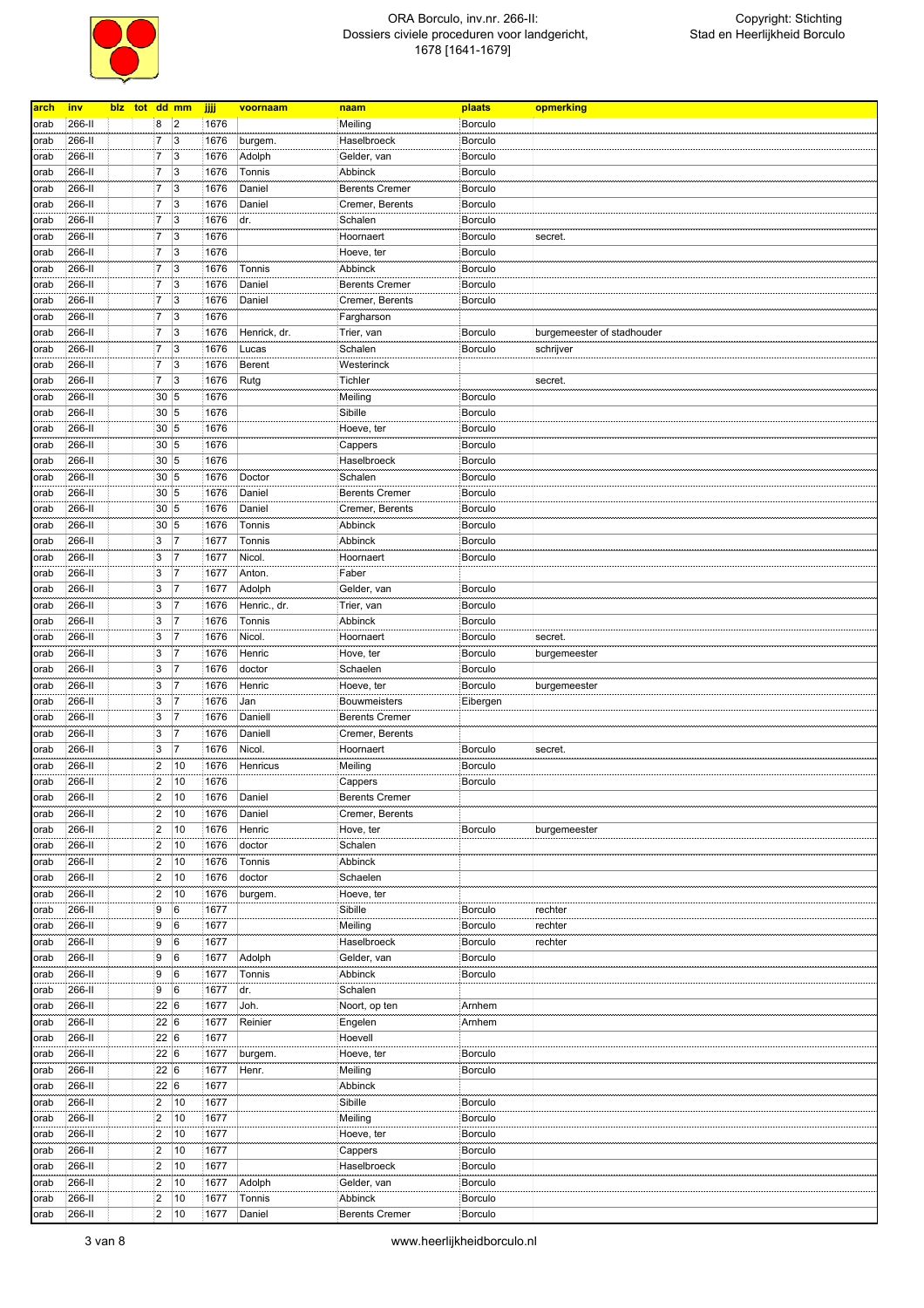

| <u>arch</u> | <u>inv</u> | blz tot dd mm |                |                |      | voornaam        | naam                  | plaats         | opmerking                           |
|-------------|------------|---------------|----------------|----------------|------|-----------------|-----------------------|----------------|-------------------------------------|
|             |            |               |                |                | jjjj |                 |                       |                |                                     |
| orab        | 266-II     |               | $\overline{2}$ | 10             | 1677 | Daniel          | Cremer, Berents       | Borculo        |                                     |
| orab        | 266-II     |               | $\overline{2}$ | 10             | 1677 | IJ.             | Fargharson            |                |                                     |
| orab        | 266-II     |               | 3              | 7              | 1677 |                 | Sibille               | <b>Borculo</b> |                                     |
|             |            |               | 3              | $\overline{7}$ |      |                 |                       |                |                                     |
| orab        | 266-II     |               |                |                | 1677 |                 | Meiling               | <b>Borculo</b> |                                     |
| orab        | 266-II     |               | 3              | 7              | 1677 |                 | Cappers               | <b>Borculo</b> |                                     |
| orab        | 266-II     |               | 3              | 7              | 1677 |                 | Haselbroeck           | <b>Borculo</b> |                                     |
| orab        | 266-II     |               | 3              | $\overline{7}$ | 1677 | doctor          | Schalen               | Borculo        |                                     |
| orab        | 266-II     |               | 3              | 7              | 1677 | Daniel          | <b>Berents Cremer</b> | Borculo        |                                     |
|             |            |               |                |                |      |                 |                       |                |                                     |
| orab        | 266-II     |               | 3              | $\overline{7}$ | 1677 | Daniel          | Cremer, Berents       | <b>Borculo</b> |                                     |
| orab        | 266-II     |               | 3              | 7              | 1677 | Tonnis          | Abbinck               | <b>Borculo</b> |                                     |
| orab        | 266-II     |               | 3              | 7              | 1677 | Daniel          | <b>Berents Cremer</b> | Borculo        |                                     |
| orab        | 266-II     |               | 3              | 7              | 1677 | Daniel          | Cremer, Berents       | <b>Borculo</b> |                                     |
|             | 266-II     |               | 3              | $\overline{7}$ | 1677 | Henrick         | Hoeve, ter            | <b>Borculo</b> |                                     |
| orab        |            |               |                |                |      |                 |                       |                | burgemeester                        |
| orab        | 266-II     |               | 3              | $\overline{7}$ | 1677 | Henr., dr.      | Trier, van            | Borculo        |                                     |
| orab        | 266-II     |               | 3              | 7              | 1677 | doctor          | Trier                 | <b>Borculo</b> |                                     |
| orab        | 266-II     |               | 5              | 10             | 1677 | J.              | Fargharson            | Borculo        |                                     |
| orab        | 266-II     |               | 5              | 10             | 1677 |                 | Cappers               | Borculo        |                                     |
|             | 266-II     |               | 5              | 10             | 1677 |                 | Haselbroeck           | Borculo        |                                     |
| orab        |            |               |                |                |      |                 |                       |                |                                     |
| orab        | 266-II     |               | 5              | 10             | 1677 | Adolph          | Gelder, van           | <b>Borculo</b> |                                     |
| orab        | 266-II     |               | 16             | 10             | 1677 | Tonnis          | Abbinck               | Borculo        |                                     |
| orab        | 266-II     |               | 16             | 10             | 1677 | Henr.           | Meiling               | <b>Borculo</b> |                                     |
| orab        | 266-II     |               | 31             | 10             | 1677 | burgem.         | Hoeve, ter            | <b>Borculo</b> |                                     |
| orab        | 266-II     |               | 31             | 10             | 1677 | Daniel          | Cremer                | <b>Borculo</b> |                                     |
|             |            |               |                |                |      |                 |                       |                |                                     |
| orab        | 266-II     |               | 31             | 10             | 1677 | doctor          | Schalen               | Borculo        |                                     |
| orab        | 266-II     |               | 31             | 10             | 1677 | Tonnis          | Abbinck               | Borculo        |                                     |
| orab        | 266-II     |               | 31             | 10             | 1677 | Nicol.          | Hoornaert             | <b>Borculo</b> |                                     |
| orab        | 266-II     |               | 31             | 10             | 1677 | Johan Balthasar | Duith, van            | Borculo        | drost                               |
|             |            |               |                |                |      |                 |                       |                |                                     |
| orab        | 266-II     |               | 31             | 10             | 1677 | Gerhard         | <b>Broeckinck</b>     | <b>Borculo</b> | wachtmeester                        |
| orab        | 266-II     |               | 19             | 10             | 1677 | Gerhard         | Renssen               | Doesburg       |                                     |
| orab        | 266-II     |               | 19             | 10             | 1677 | Henr.           | Tamelin               | Doesburg       | naam onduidelijk                    |
| orab        | 266-II     |               | 19             | 10             | 1677 | Nicol.          | Hoornaert             | <b>Borculo</b> | secret.                             |
|             | 266-II     |               | $\overline{7}$ | 11             | 1676 |                 | Sibille               | Borculo        |                                     |
| orab        |            |               |                |                |      |                 |                       |                |                                     |
| orab        | 266-II     |               | 7              | 11             | 1676 |                 | Meiling               | Borculo        |                                     |
| orab        | 266-II     |               | $\overline{7}$ | 11             | 1676 |                 | Hoeve, ter            | <b>Borculo</b> |                                     |
| orab        | 266-II     |               | 7              | 11             | 1676 |                 | Cappers               | Borculo        |                                     |
| orab        | 266-II     |               | $\overline{7}$ | 11             | 1676 |                 | Haselbroeck           | <b>Borculo</b> |                                     |
|             | 266-II     |               | 7              | 11             | 1676 | Adolph          |                       | <b>Borculo</b> |                                     |
| orab        |            |               |                |                |      |                 | Gelder, van           |                |                                     |
| orab        | 266-II     |               | $\overline{7}$ | 11             | 1676 | Tonnis          | Abbinck               | <b>Borculo</b> |                                     |
| orab        | 266-II     |               | $\overline{7}$ | 11             | 1676 | Daniel          | <b>Berents Cremer</b> | Borculo        |                                     |
| orab        | 266-II     |               | $\overline{7}$ | 11             | 1676 | Daniel          | Cremer, Berents       | <b>Borculo</b> |                                     |
| orab        | 266-II     |               | $\overline{7}$ | 11             | 1676 |                 | Beverveurde, van      |                |                                     |
| orab        | 266-II     |               | $\overline{7}$ | 11             | 1676 | Jan             | Konin                 |                | naam onduidelijk                    |
|             |            |               |                |                |      |                 |                       |                |                                     |
| orab        | 266-II     |               | 7              | 11             | 1676 | Esken           | Herperinck            |                |                                     |
| orab        | 266-II     |               | $\overline{7}$ | 11             | 1676 | Geert           | Herperinck            |                |                                     |
| orab        | 266-II     |               | $\overline{7}$ | 11             | 1676 | Jan             | Roller, te            |                |                                     |
| orab        | 266-II     |               | 7              | 11             | 1676 | Reint           | Haer, ter             |                |                                     |
|             | 266-II     |               | $\overline{7}$ | 11             | 1676 | Rudolph         |                       |                | voornaam beschadigd                 |
| orab        |            |               |                |                |      |                 | Herperinck            |                |                                     |
| orab        | 266-II     |               | $\overline{7}$ | 11             | 1676 | Henr.           | Meiling               |                |                                     |
| orab        | 266-II     |               | $\overline{7}$ | 11             | 1676 | doctor          | Schalen               |                |                                     |
| orab        | 266-II     |               | $\overline{7}$ | 11             | 1676 | Lambert         | Herperinck            |                |                                     |
| orab        | 266-II     |               | 1              | $\overline{7}$ | 1641 | J.              | Fargharson            |                | copie                               |
|             |            |               |                | 7              |      |                 | Roller, ten           |                |                                     |
| orab        | 266-II     |               | 1              |                | 1641 | Jan             |                       |                | copie                               |
| orab        | 266-II     |               | 1              | $\overline{7}$ | 1641 | Reiner          | Haar, ter             |                | copie                               |
| orab        | 266-II     |               | 1              | 7              | 1641 | doctor          | Trier                 |                | copie                               |
| orab        | 266-II     |               | 1              | 17             | 1641 | Everhard        | Everwijn              | Arnhem         | copie                               |
| orab        | 266-II     |               | 1              | $\overline{7}$ | 1641 | Otto            | Engelen               | Arnhem         | copie                               |
|             |            |               | 1              | 17             |      |                 |                       |                |                                     |
| orab        | 266-II     |               |                |                | 1641 | Esken           | Harperinck            |                | copie                               |
| orab        | 266-II     |               | 1              | 17             | 1641 | Rudolph         | Harperinck            |                | copie; broer van Geert en Lambert   |
| orab        | 266-II     |               | 1              | 7              | 1641 | Geert           | Harperinck            |                | copie; broer van Rudolph en Lambert |
| orab        | 266-II     |               | 1              | $\overline{7}$ | 1641 | Lambert         | Harperinck            |                | copie; broer van Rudolph en Geert   |
| orab        | 266-II     |               | 5              | 12             | 1676 |                 | Sibille               |                |                                     |
|             |            |               |                |                |      |                 |                       |                |                                     |
| orab        | 266-II     |               | 19             | 12             | 1676 | Henrick         | Meiling               |                |                                     |
| orab        | 266-II     |               | 19             | 12             | 1676 |                 | Cappers               |                |                                     |
| orab        | 266-II     |               | 19             | 12             | 1676 |                 | Haselbroeck           |                |                                     |
| orab        | 266-II     |               | 19             | 12             | 1676 | dr.             | Schalen               |                |                                     |
| orab        | 266-II     |               | 19             | 12             | 1676 | Daniel          | <b>Berents Cremer</b> |                |                                     |
|             | 266-II     |               | 19             | 12             | 1676 | Daniel          |                       |                |                                     |
| orab        |            |               |                |                |      |                 | Cremer, Berents       |                |                                     |
| orab        | 266-II     |               |                | 19 12          | 1676 | Tonnis          | Abbinck               |                |                                     |
| orab        | 266-II     |               |                | 19 12          | 1676 | Adolph          | Gelder, van           |                |                                     |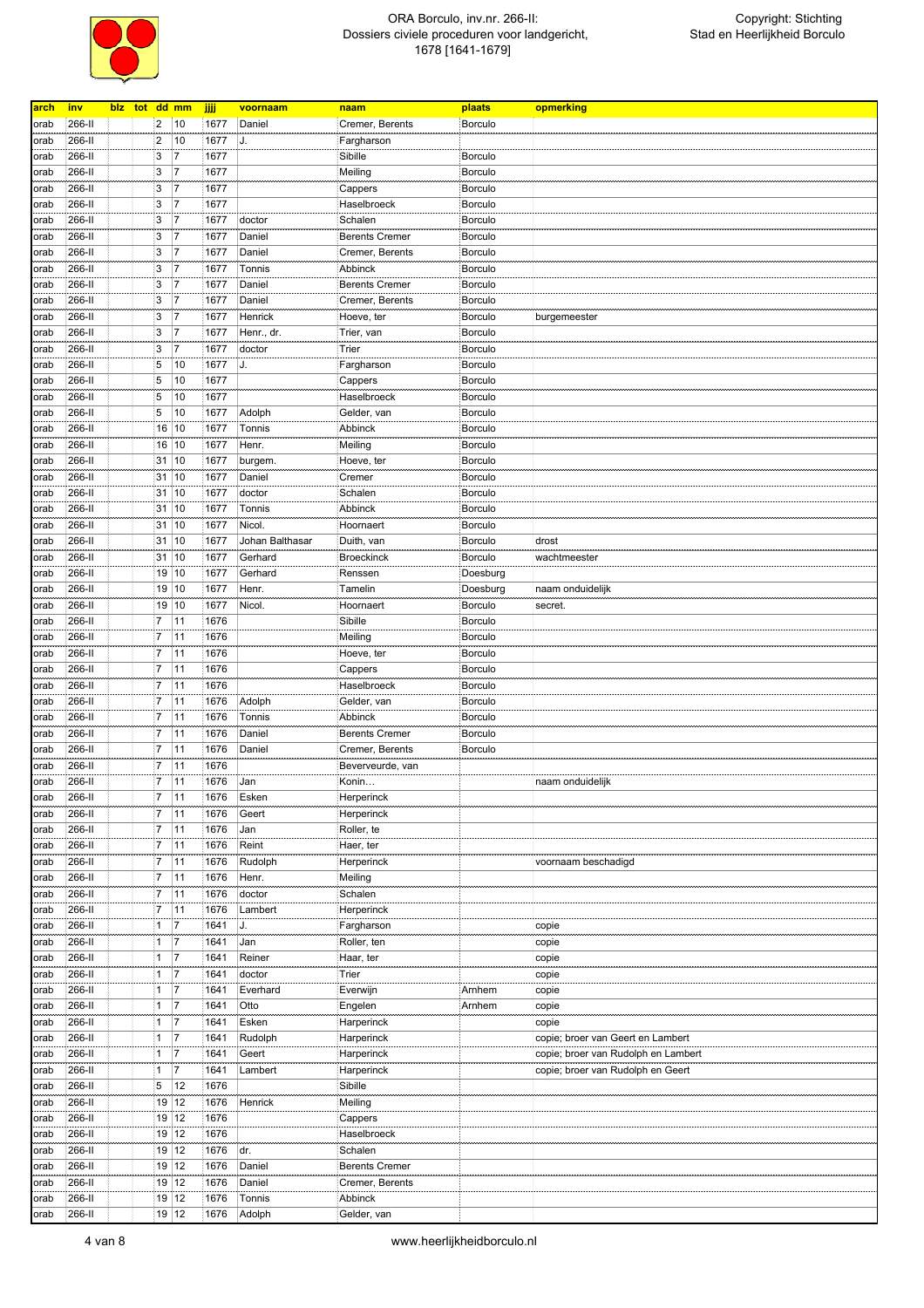

| arch | <u>inv</u>       | blz tot dd mm |                         |                         | jjjj         | voornaam               | naam                   | plaats         | opmerking                        |
|------|------------------|---------------|-------------------------|-------------------------|--------------|------------------------|------------------------|----------------|----------------------------------|
|      | 266-II           |               | 6                       | $\overline{2}$          | 1677         | Henr.                  | Meiling                |                |                                  |
| orab |                  |               |                         |                         |              |                        |                        |                |                                  |
| orab | 266-II           |               | 20                      | 3                       | 1677         |                        | Sibille                |                |                                  |
| orab | 266-II           |               | 3                       | $\overline{\mathbf{4}}$ | 1677         | Henr.                  | Hoeve, ter             |                | burgem.                          |
| orab | 266-II           |               | 3                       | 4                       | 1677         |                        | Cappers                |                |                                  |
| orab | 266-II           |               | 23                      | 4                       | 1677         |                        | Haselbroeck            |                |                                  |
| orab | 266-II           |               | 8                       | 5                       | 1677         | Lucas, doctor          | Schalen                | Groenlo        | dr der beide rechten             |
| orab | 266-II           |               | 8                       | 5                       | 1677         | Daniel                 | <b>Berents Cremer</b>  |                |                                  |
| orab | 266-II           |               | 8                       | 5                       | 1677         | Daniel                 | Cremer, Berents        |                |                                  |
|      |                  |               |                         |                         |              |                        |                        |                |                                  |
| orab | 266-II           |               | $\boldsymbol{8}$        | 5                       | 1677         | Tonnis                 | Abbinck                |                |                                  |
| orab | 266-II           |               | 8                       | 5                       | 1677         | Adolph                 | Gelder, van            |                |                                  |
| orab | 266-II           |               | 8                       | 5                       | 1677         | Nicol.                 | Hoornaert              |                | secret.                          |
| orab | 266-II           |               | 8                       | 5                       | 1677         | J.                     | Fargharson             |                |                                  |
| orab | 266-II           |               |                         |                         | 1678         | J.                     | Fargharson             | <b>Borculo</b> |                                  |
| orab | 266-II           |               |                         |                         | 1678         | Arnold, dr.            | Dam, van               | Doetinchem     | burgemeester                     |
| orab | 266-II           |               |                         |                         | 1678         | Jan Christoffer        | Haen                   | Munster        | ook Haene; Munsters wachtmeester |
|      |                  |               |                         |                         |              |                        |                        |                |                                  |
| orab | 266-II           |               |                         |                         | 1678         |                        | Welmerinck             |                | goed                             |
| orab | 266-II           |               |                         |                         | 1678         | Joan Eng., dr.         | Gelder, van            |                |                                  |
| orab | 266-II           |               |                         |                         | 1678         | Johan Christoffer      | Haene                  |                | wachtmeester                     |
| orab | 266-II           |               |                         |                         | 1678         | Herman                 | Spaede                 | Zelhem         | onduidelijk; Munsterse fiscaal   |
| orab | 266-II           |               | 6                       | 11                      | 1678         |                        | Sibille                |                |                                  |
| orab | 266-II           |               | 6                       | 11                      | 1678         |                        | Meiling                |                |                                  |
| orab | 266-II           |               | 6                       | 11                      | 1678         |                        | <b>Broecks</b>         | <b>Borculo</b> |                                  |
|      |                  |               |                         |                         |              |                        |                        |                |                                  |
| orab | 266-II           |               | 6                       | 11                      | 1678         |                        | Spancker               | Borculo        |                                  |
| orab | 266-II           |               | 6                       | 11                      | 1678         | Joan Eng.              | Gelder, van            | Borculo        |                                  |
| orab | 266-II           |               | 6                       | 11                      | 1678         | Arnold, dr.            | Dam, van               | Doetinchem     | dr i.d. rechten en burgem.       |
| orab | 266-II           |               | $6\phantom{.}6$         | 11                      | 1678         | Johan Christoffer      | Hane                   |                | wachtmeester                     |
| orab | 266-II           |               | 6                       | 11                      | 1678         | Herman                 | Spende                 | Munster        | Munsterse fiscaal                |
| orab | 266-II           |               | 6                       | 11                      | 1678         | burgem.                | Haene                  |                |                                  |
| orab | 266-II           |               | 6                       | 11                      | 1678         |                        | Welmerinck, 't         |                | bouwmanstede/goed                |
|      |                  |               |                         |                         |              |                        |                        |                |                                  |
| orab | 266-II           |               | 1                       | 10                      | 1678         |                        | Haselbroeck            | <b>Borculo</b> |                                  |
| orab | 266-II           |               | 15                      | 10                      | 1678         | Sibille                | <b>Borculo</b>         |                |                                  |
| orab | 266-II           |               |                         | 15 10                   | 1678         |                        | <b>Broecker</b>        | <b>Borculo</b> |                                  |
| orab | 266-II           |               | 29                      | 10                      | 1678         |                        | Spancker               | Borculo        |                                  |
| orab | 266-II           |               | 29                      | 10                      | 1678         | Joan Eng., dr.         | Gelder, van            | Borculo        |                                  |
|      |                  |               |                         |                         |              |                        |                        |                |                                  |
|      |                  |               |                         | 10                      |              |                        |                        | Doetinchem     |                                  |
| orab | 266-II           |               | 29                      |                         | 1678         | Arnold, dr.            | Dam, van               |                | burgem.                          |
| orab | 266-II           |               | 29                      | 10                      | 1678         | Jan Christoffer        | Haen                   |                | wachtmeester                     |
| orab | 266-II           |               | 29                      | 10                      | 1678         | Jannes                 | Hell, ter              |                |                                  |
| orab | 266-II           |               | 29                      | 10                      | 1678         | J.                     | Fargharson             |                |                                  |
| orab | 266-II           |               | 29                      | 10                      | 1678         |                        | Welmerinck             |                | goed                             |
| orab | 266-II           |               | 29                      | 10                      | 1678         | Johan Christoph        | Haene                  |                | wachtmeester                     |
| orab | 266-II           |               | 29                      | 10                      | 1678         | Herman                 | Spuede                 | Munster        | Munsterse fiscaal                |
| orab | 266-II           |               | 29                      | 10                      | 1678         | dr.                    | Hat                    |                |                                  |
|      |                  |               |                         |                         |              |                        |                        |                |                                  |
| orab | 266-II           |               | 29 10                   |                         | 1678         | dr.                    | Goseman                |                |                                  |
| orab | 266-II           |               | 29                      | 10                      | 1678         | AA.                    | Eerlich                |                | richter                          |
| orab | 266-II           |               | 3                       | $\boldsymbol{8}$        | 1678         | Petrus                 | Sibille                | <b>Borculo</b> | richter der heerlijkheid Borculo |
| orab | 266-II           |               | 3                       | $\overline{8}$          | 1678         | Johan Christoffer      | Hane                   |                | wachtmeester                     |
| orab | 266-II           |               | 3                       | 8                       | 1678         |                        | Meiling                | <b>Borculo</b> | gerichtspersoon                  |
| orab | 266-II           |               | 3                       | 8                       | 1678         |                        | Broecker               | <b>Borculo</b> | gerichtspersoon                  |
| orab | 266-II           |               | 3                       | 8                       | 1678         |                        | Spancker               | <b>Borculo</b> | gerichtspersoon                  |
| orab | 266-II           |               | 3                       | 8                       | 1678         | Joan Eng.              | Gelder, van            |                |                                  |
|      |                  |               |                         |                         |              |                        |                        |                |                                  |
| orab | 266-II           |               | 3                       | $\boldsymbol{8}$        | 1678         | Arnold, dr.            | Dam, van               | Doetinchem     | dr. i.d. rechten + burgem.       |
| orab | 266-II           |               | 3                       | $\boldsymbol{8}$        | 1678         | Herman                 | Speude                 |                | Munsterse fiscaal                |
| orab | 266-II           |               | 3                       | 8                       | 1678         |                        | Welmerinck             |                | goed                             |
| orab | 266-II           |               | 3                       | $\boldsymbol{8}$        | 1678         | Nicol.                 | Hoornaert              | Borculo        | secret.                          |
| orab | 266-II           |               | 4                       | 10                      | 1678         | Peter, weduwe          | Sels                   |                |                                  |
| orab | 266-II           |               | 4                       | 10                      | 1678         | Berent                 | Bouhuijs, ten          |                |                                  |
| orab | 266-II           |               | $\overline{4}$          | 10                      | 1678         | J.                     |                        |                |                                  |
|      |                  |               |                         |                         |              |                        | Fargharson             |                |                                  |
| orab | 266-II           |               | $\overline{4}$          | 10                      | 1678         | Camillus               | Gattinus               |                |                                  |
| orab | 266-II           |               | 4                       | 10                      | 1678         | Carolus                | Ruinus                 |                |                                  |
| orab | 266-II           |               | 4                       | 10                      | 1678         | Plures                 | Alij                   |                |                                  |
| orab | 266-II           |               | 4                       | 10                      | 1678         |                        | Sels                   |                | overleden rentmeester            |
| orab | 266-II           |               | $\overline{4}$          | 10                      | 1678         | Matthaum               | Laijmannum             |                | naam onzeker                     |
| orab | 266-II           |               | $\overline{4}$          | 10                      | 1678         | Joost                  | Bouhuijs, ten          |                | overleden pachter v. vicarieland |
| orab | 266-II           |               | $\overline{\mathbf{4}}$ | 10                      | 1678         | Berent                 | Noever, ten            |                | o.l. e.v. Catharina Suave        |
|      |                  |               | $\overline{4}$          |                         |              |                        |                        |                |                                  |
| orab | 266-II           |               |                         | 10                      | 1678         | Catharina              | Suave                  |                | o.l. e.v. Berent ten Noever      |
| orab | 266-II           |               | $\overline{4}$          | 10                      | 1678         | Herman                 | Lathen                 |                | naam onzeker                     |
| orab | 266-II           |               | 4                       | 10                      | 1678         | Winolt                 | Kist                   | <b>Borculo</b> | soldaat onder v.Stijrum          |
| orab | 266-II<br>266-II |               | 4<br>4                  | 10<br>10                | 1678<br>1678 | sijne excell.<br>Joann | Stijrum, van<br>Bellon |                | naam onzeker                     |

5 van 8 www.heerlijkheidborculo.nl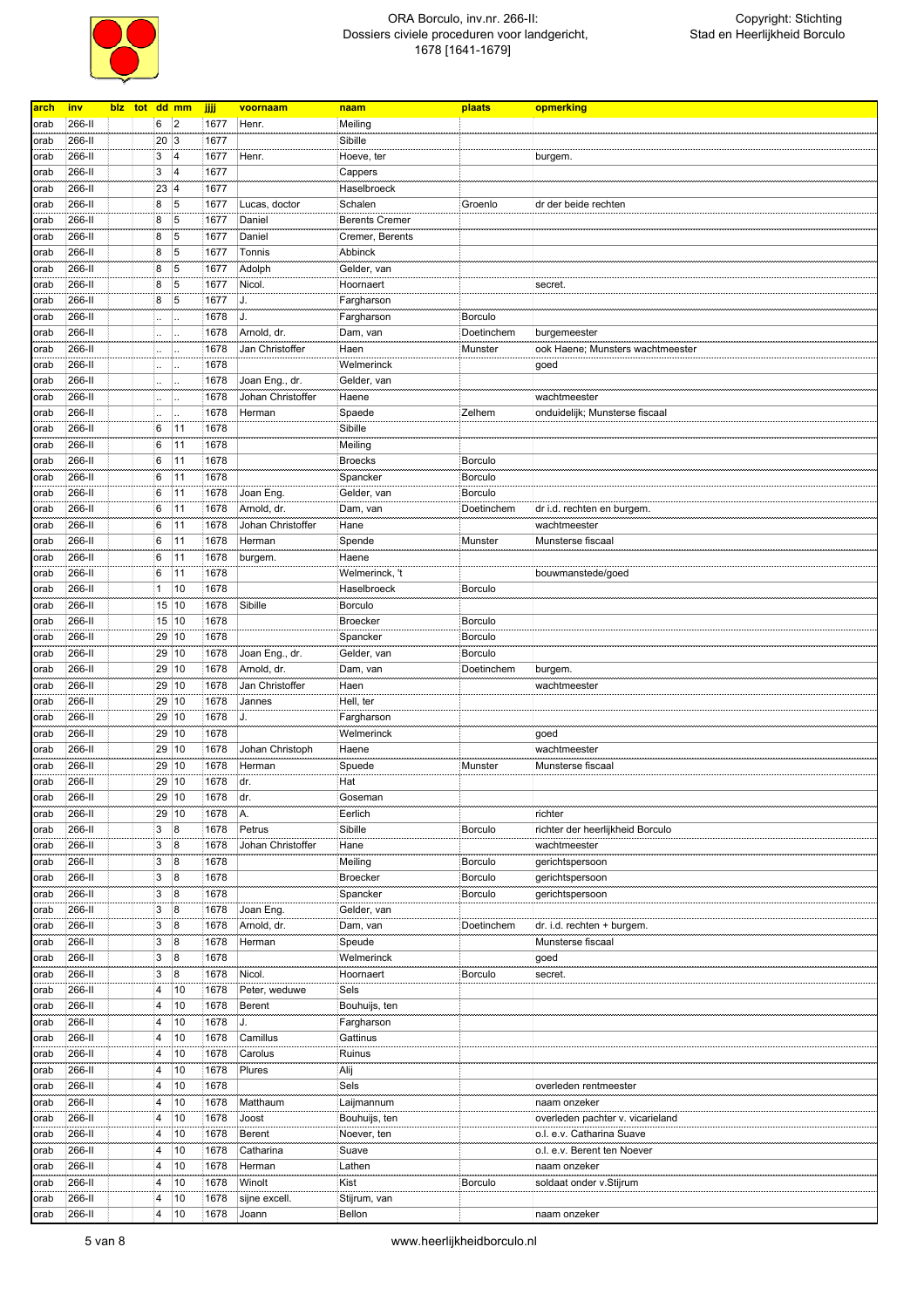

| arch | inv    | blz tot dd mm |                         |                  | jjjj | voornaam                | naam               | plaats         | opmerking                                           |
|------|--------|---------------|-------------------------|------------------|------|-------------------------|--------------------|----------------|-----------------------------------------------------|
|      |        |               |                         |                  |      |                         |                    |                |                                                     |
| orab | 266-II |               | 4                       | 10               | 1678 | Guilielm                | Forner             |                | naam onzeker                                        |
| orab | 266-II |               | 4                       | 10               | 1678 | Jan                     | Kuijper            | Gelselaar      |                                                     |
| orab | 266-II |               | 4                       | 10               | 1678 | ds.                     | <b>Beckers</b>     | Gelselaar      | overleden predikant                                 |
|      | 266-II |               | 4                       | 10               | 1678 | Sebastian               | Schefer            |                |                                                     |
| orab |        |               |                         |                  |      |                         |                    |                |                                                     |
| orab | 266-II |               | 4                       | 10               | 1678 | dr.                     | Trier              |                | advocaat                                            |
| orab | 266-II |               | 4                       | 10               | 1678 | Jan                     | Rouwe, die         |                | overleden                                           |
| orab | 266-II |               | $\overline{\mathbf{4}}$ | 10               | 1678 |                         | Schulte Ebbekinck  |                |                                                     |
| orab | 266-II |               | 4                       | 10               | 1678 |                         | Ebbekinck, Schulte |                |                                                     |
|      |        |               |                         | 10               |      |                         |                    |                |                                                     |
| orab | 266-II |               | 4                       |                  | 1678 | Jan                     | Schothorst, te     |                |                                                     |
| orab | 266-II |               | 4                       | 10               | 1678 |                         | Calverreijsche, de |                |                                                     |
| orab | 266-II |               | 4                       | 10               | 1678 |                         | Rott, 't           |                | goed                                                |
| orab | 266-II |               | 4                       | 10               | 1678 | Wilhelm Fredrick        | Verwit             | Geesteren      | voogd                                               |
| orab | 266-II |               | 4                       | 10               | 1678 | ds.                     | <b>Becker</b>      |                | overleden predikant                                 |
|      | 266-II |               | 4                       | 10               | 1678 |                         |                    |                | advocaat-fiscaal                                    |
| orab |        |               |                         |                  |      |                         | Gelder             |                |                                                     |
| orab | 266-II |               | 4                       | 10               | 1678 | <b>Berent</b>           | Moitenbergh        |                | alias Bouhuijs                                      |
| orab | 266-II |               | 4                       | 10               | 1678 | Berent                  | Bouwhuijs          |                |                                                     |
| orab | 266-II |               | $\overline{4}$          | 10               | 1678 | Henr.                   | Trier, van         | Zutphen        | secret.                                             |
| orab | 266-II |               | 9                       | $\overline{2}$   | 1678 | J.                      | Fargharson         |                |                                                     |
| orab | 266-II |               | 9                       | $\overline{2}$   | 1678 | wed.                    | Sels               |                |                                                     |
|      |        |               |                         |                  |      |                         |                    |                |                                                     |
| orab | 266-II |               | 9                       | $\overline{2}$   | 1678 | Berent                  | Bouwhuys, ten      |                |                                                     |
| orab | 266-II |               | ļ9                      | 2                | 1678 | Joost                   | Bouhuijs, ten      |                |                                                     |
| orab | 266-II |               | 9                       | $\overline{2}$   | 1678 |                         | Rott, het          |                | vicarije                                            |
| orab | 266-II |               | 19                      | 2                | 1678 | Jan                     | Cuiper             |                |                                                     |
| orab | 266-II |               | 9                       | $\overline{2}$   | 1678 |                         | <b>Becker</b>      |                | predikant                                           |
| orab | 266-II |               | 9                       | $\overline{2}$   | 1678 | Joan Eng.               | Gelder, van        |                |                                                     |
|      | 266-II |               | 3                       | $\boldsymbol{8}$ | 1668 | J.                      |                    |                |                                                     |
| orab |        |               |                         |                  |      |                         | Fargharson         |                | copie                                               |
| orab | 266-II |               | 3                       | $\overline{8}$   | 1668 | Joan Eng.               | Gelder, van        | <b>Borculo</b> | copie; fiscaal                                      |
| orab | 266-II |               | 3                       | 8                | 1668 | Herman                  | Pijper             |                | copie                                               |
| orab | 266-II |               | 3                       | $\boldsymbol{8}$ | 1668 | J.                      | Goris              | Doesburg       | copie; secret.                                      |
| orab | 266-II |               | 3                       | 8                | 1668 | Nicol.                  | Hoornaert          |                | copie; secret.                                      |
| orab | 266-II |               |                         | $\overline{2}$   | 1678 |                         | Meiling            | <b>Borculo</b> |                                                     |
|      | 266-II |               |                         | 2                | 1678 |                         | Haselbroeck        | <b>Borculo</b> |                                                     |
| orab |        |               |                         |                  |      |                         |                    |                |                                                     |
| orab | 266-II |               |                         | $\overline{2}$   | 1678 |                         | <b>Broecker</b>    | <b>Borculo</b> |                                                     |
| orab | 266-II |               |                         | $\overline{2}$   | 1678 | wed                     | Sels               | <b>Borculo</b> |                                                     |
| orab | 266-II |               |                         | $\overline{2}$   | 1678 | Joan Eng.               | Gelder, van        |                | adv.fiscaal, richter                                |
| orab | 266-II |               |                         | $\overline{2}$   | 1678 | Peter                   | Sels               | Zutphen        | rentmeester geestelijke goederen graafschap Zutphen |
| orab | 266-II |               |                         | $\overline{2}$   | 1678 | Berent                  | Bouhuijs, ten      |                |                                                     |
| orab | 266-II |               |                         | $\overline{2}$   | 1678 |                         | Rott, het          |                | vicarie                                             |
|      |        |               |                         |                  |      |                         |                    |                |                                                     |
| orab | 266-II |               |                         | $\overline{2}$   | 1678 | Jan                     | Schothorst, te     |                |                                                     |
| orab | 266-II |               |                         | 2                | 1678 |                         | Ebbekinck          |                | goed                                                |
| orab | 266-II |               |                         | $\overline{2}$   | 1678 | Joost                   | Bouhuijs           |                |                                                     |
| orab | 266-II |               |                         | $\overline{2}$   | 1678 | Joost                   | Bouwhuijs, ten     |                |                                                     |
| orab | 266-II |               |                         | $\overline{2}$   | 1678 |                         | Rorien, 't         |                | onzeker                                             |
| orab | 266-II |               |                         | $\overline{2}$   | 1678 |                         | <b>Buth</b>        |                | drost                                               |
|      |        |               |                         |                  |      |                         |                    |                |                                                     |
| orab | 266-II |               |                         | $\overline{2}$   | 1678 | <b>Willem Frederick</b> | Verwit             |                | voogd                                               |
| orab | 266-II |               |                         | $\overline{2}$   | 1678 | Nicol.                  | Hoornaert          |                | secret.                                             |
| orab | 266-II |               | 15 10                   |                  | 1677 | IJ.                     | Fargharson         |                |                                                     |
| orab | 266-II |               | 15 10                   |                  | 1677 | Berent                  | Bouhuijs, ten      |                |                                                     |
| orab | 266-II |               | 15   10                 |                  | 1677 | Peter                   | Zels               |                | overleden rentmeester geestelijke goederen          |
| orab | 266-II |               | 15 10                   |                  | 1677 | weduwe                  | Zels               |                |                                                     |
|      |        |               |                         |                  |      |                         |                    |                |                                                     |
| orab | 266-II |               | 15 10                   |                  | 1677 |                         | Beker              |                | overleden predikant                                 |
| orab | 266-II |               | 15 10                   |                  | 1677 | Jan                     | Couper             |                |                                                     |
| orab | 266-II |               |                         | 15 10            | 1677 |                         | Beecker            |                | overleden predikant                                 |
| orab | 266-II |               | 15   10                 |                  | 1677 |                         | Rot, het           |                |                                                     |
| orab | 266-II |               | 15 10                   |                  | 1677 | Joost                   | Bouhuijs, ten      |                |                                                     |
| orab | 266-II |               | 15 10                   |                  | 1677 |                         | Rouwe, die         |                |                                                     |
| orab | 266-II |               | 15 10                   |                  | 1677 | Henr.                   | Trier, van         | Zutphen        | secret.                                             |
|      |        |               |                         |                  |      |                         |                    |                |                                                     |
| orab | 266-II |               | 9                       | 1                | 1677 |                         | Hoeve, ter         | <b>Borculo</b> |                                                     |
| orab | 266-II |               | 9                       | $\mathbf{1}$     | 1677 |                         | Sibille            | Borculo        |                                                     |
| orab | 266-II |               | 9                       | 1                | 1677 |                         | Cappers            | <b>Borculo</b> |                                                     |
| orab | 266-II |               | 9                       | 1                | 1677 |                         | Haselbroeck        | <b>Borculo</b> |                                                     |
| orab | 266-II |               | 9                       | 1                | 1677 | Berent                  | Bouwhuijs, ten     |                |                                                     |
| orab | 266-II |               | 9                       | 1                | 1677 |                         | Zels,              |                | overleden rentmeester                               |
|      |        |               |                         | 1                |      |                         |                    |                |                                                     |
| orab | 266-II |               | 9                       |                  | 1677 |                         | Rott, 't           | Gelselaar      | erve, goed                                          |
| orab | 266-II |               | 9                       | 1                | 1677 |                         | Ebbekinck          |                |                                                     |
| orab | 266-II |               | Ι9                      | 1                | 1677 | Jan                     | Schborge           |                | beschadigd                                          |
| orab | 266-II |               | 9                       | 1                | 1677 | Nicol.                  | Hoornaert          |                | secret.                                             |
| orab | 266-II |               | 5                       | 6                | 1677 |                         | Sibille            | Gelselaar      |                                                     |
| orab | 266-II |               | 5                       | 6                | 1677 |                         | Meiling            | Gelselaar      |                                                     |
|      |        |               |                         |                  |      |                         |                    |                |                                                     |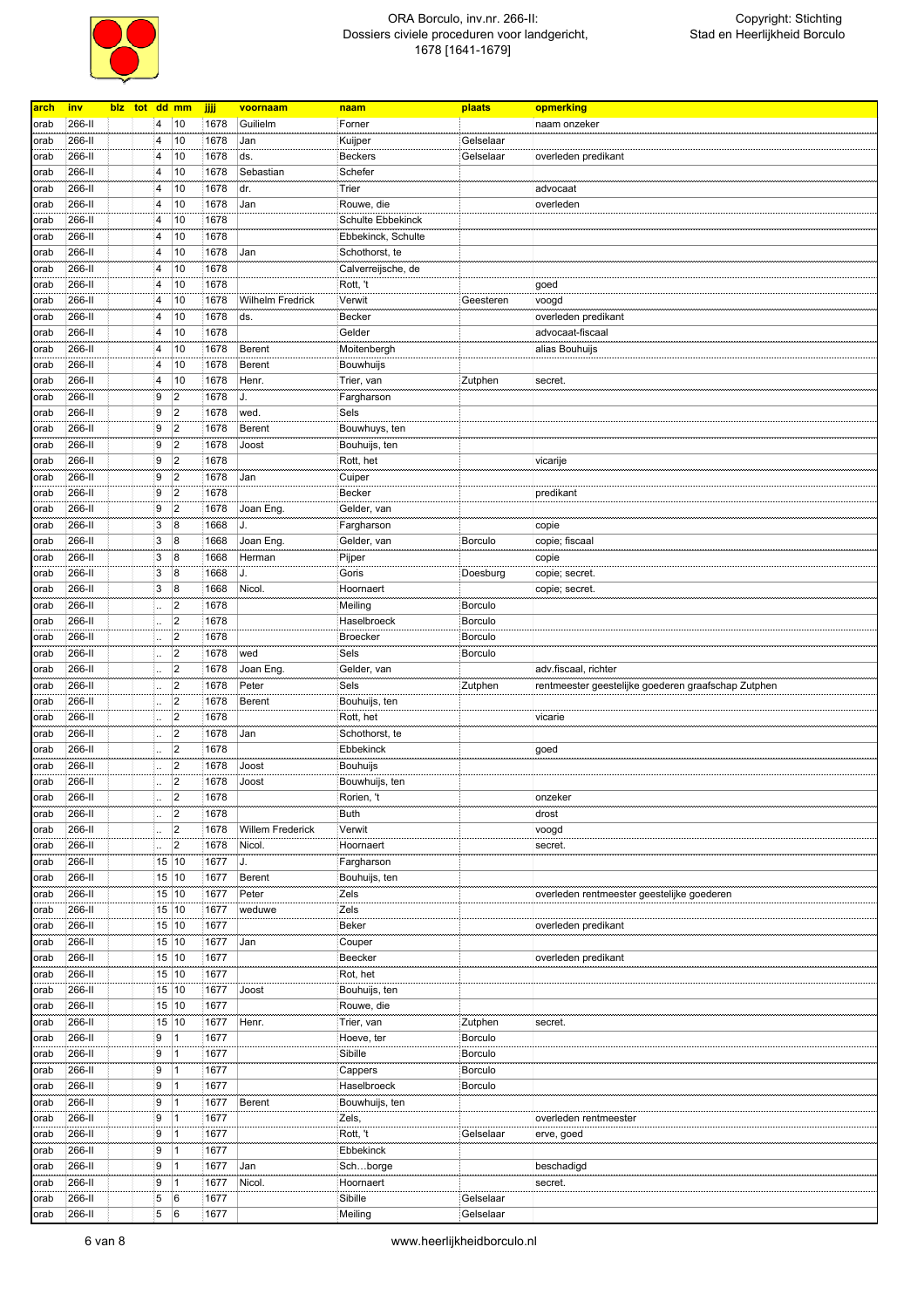

| arch | <u>inv</u> | blz tot dd mm |                           |                | jjjj | voornaam         | naam               | plaats         | opmerking                                   |
|------|------------|---------------|---------------------------|----------------|------|------------------|--------------------|----------------|---------------------------------------------|
| orab | 266-II     |               | $14 \overline{\smash{5}}$ |                | 1675 |                  | Cappers            | Gelselaar      |                                             |
| orab | 266-II     |               | 14 5                      |                | 1675 | Berent           | Bouwhuijs, ten     |                |                                             |
|      |            |               |                           |                |      |                  |                    |                |                                             |
| orab | 266-II     |               | 14 5                      |                | 1675 | Jan              | Couper             |                |                                             |
| orab | 266-II     |               | 14 5                      |                | 1675 | Bernhardus       | <b>Becker</b>      | Gelselaar      | predikant                                   |
| orab | 266-II     |               | $14 \overline{\smash{5}}$ |                | 1675 | Peter            | Zels               |                | overleden rechtmeester geestelijke goederen |
| orab | 266-II     |               | $14 \overline{\smash{5}}$ |                | 1675 | weduwe           | Zels               |                |                                             |
| orab | 266-II     |               | $14 \overline{\smash{5}}$ |                | 1675 | Bernardus        | Beecker            | Gelselaar      | pastor                                      |
| orab | 266-II     |               | 14 5                      |                | 1675 | Jan              | Kuijper            |                |                                             |
| orab | 266-II     |               | 14                        | 5              | 1675 | Nicol.           | Hoornaert          | Borculo        | secret.                                     |
| orab | 266-II     |               | 5                         | 6              | 1677 |                  | Sibille            | Borculo        | rechter                                     |
| orab | 266-II     |               | 5                         | 6              | 1677 |                  | Meiling            | Borculo        | gerichtspersoon                             |
| orab | 266-II     |               | 5                         | 6              | 1677 | dr.              | Hoornaert          | Borculo        | gerichtspersoon                             |
|      | 266-II     |               | 5                         | 6              | 1677 | Berent           |                    |                |                                             |
| orab |            |               |                           |                |      |                  | Bouwhuijs, ten     |                |                                             |
| orab | 266-II     |               | 5                         | 6              | 1677 | Berent           | Moitenbergh        |                | alias Bouwhuijs                             |
| orab | 266-II     |               | 5                         | 6              | 1677 | Joost            | Bouwhuijs, ten     |                | overleden vader v. Berent                   |
| orab | 266-II     |               | 5                         | 6              | 1677 |                  | Rott, het          | Gelselaar      | erve, goed                                  |
| orab | 266-II     |               | 5                         | 6              | 1677 | J.               | Fargharson         |                |                                             |
| orab | 266-II     |               | 5                         | 6              | 1677 |                  | Rouwe              |                | overleden                                   |
| orab | 266-II     |               | 5                         | 6              | 1677 | Nicol.           | Hoornaert          |                | secret.                                     |
| orab | 266-II     |               | 5                         | 6              | 1677 | Joan Eng.        | Gelder, van        |                |                                             |
| orab | 266-II     |               | 15                        | 10             | 1677 | Bernhart         | <b>Brunstrinck</b> | Vreden         | kerkmeester                                 |
| orab | 266-II     |               | 15                        | 10             | 1677 | Geert            | Brinckhoff, ten    | Vreden         | pachter                                     |
| orab | 266-II     |               | 15                        | 10             | 1677 |                  | Brinckhoff         | Vreden         | goed kerk Vreden                            |
|      |            |               |                           |                |      |                  |                    |                |                                             |
| orab | 266-II     |               | 15                        | 10             | 1677 | Joan Eng.        | Gelder, van        |                | secret.                                     |
| orab | 266-II     |               | 27                        | 11             | 1677 | J.               | Fargharson         | <b>Borculo</b> |                                             |
| orab | 266-II     |               | 27                        | 11             | 1677 |                  | Meiling            | <b>Borculo</b> |                                             |
| orab | 266-II     |               | 27                        | 11             | 1677 |                  | Sibille            | Borculo        |                                             |
| orab | 266-II     |               | 27                        | 11             | 1677 |                  | Hoeve, ter         | Borculo        |                                             |
| orab | 266-II     |               | 27                        | 11             | 1677 |                  | Cappers            | <b>Borculo</b> |                                             |
| orab | 266-II     |               | 27                        | 11             | 1677 |                  | Haselbroeck        | Borculo        |                                             |
| orab | 266-II     |               | 27                        | 11             | 1677 | Willem Frederick | Verwitt            | Geesteren      | voogd                                       |
| orab | 266-II     |               | 27                        | 11             | 1677 | Jan              | Stockheurne, te    | Gelselaar      |                                             |
|      | 266-II     |               | 27                        | 11             | 1677 | Jan              | Broeckhuijs, te    | Gelselaar      |                                             |
| orab |            |               |                           |                |      |                  |                    |                |                                             |
| orab | 266-II     |               | 27                        | 11             | 1677 | Jan              | Olthoff            | Gelselaar      |                                             |
| orab | 266-II     |               | 27                        | 11             | 1677 | Berent           | Bouwhuijs, ten     | Gelselaar      |                                             |
| orab | 266-II     |               | 27                        | 11             | 1677 | Lambert          | Corthoff           | Gelselaar      |                                             |
| orab | 266-II     |               | 27                        | 11             | 1677 | Herman           | Hillehorst         | Gelselaar      |                                             |
| orab | 266-II     |               | 27                        | 11             | 1677 | Herman           | Benneker           | Gelselaar      |                                             |
| orab | 266-II     |               | 27                        | 11             | 1678 | Willem Frederick | Verwitt            | Geesteren      | voogd                                       |
| orab | 266-II     |               | 3                         | 10             | 1670 | Jan              | Stockheurne        | Gelselaar      |                                             |
| orab | 266-II     |               | 3                         | 10             | 1670 | Jan              | Broeckhuijs, ten   | Gelselaar      |                                             |
| orab | 266-II     |               | 3                         | 10             | 1670 | Herman           | Benneker           | Gelselaar      |                                             |
|      |            |               |                           |                |      |                  |                    |                |                                             |
| orab | 266-II     |               | 3                         | 10             | 1670 | Berent           | Broeckhuijs, ten   | Gelselaar      |                                             |
| orab | 266-II     |               | 3                         | 10             | 1670 | Lambert          | Korthoff           | Gelselaar      |                                             |
| orab | 266-II     |               | 3                         | 10             | 1670 | Jan              | Olthoff            | Gelselaar      |                                             |
| orab | 266-II     |               | 3                         | 10             | 1670 | Herman           | Hillehorst         | Gelselaar      |                                             |
| orab | 266-II     |               | 3                         | 10             | 1670 | Berent           | Bouwhuijs, ten     | Gelselaar      |                                             |
| orab | 266-II     |               | 3                         | 10             | 1670 |                  | Gelder, van        | Gelselaar      | adv.                                        |
| orab | 266-II     |               | 22                        | 1              | 1678 |                  | Sibille            |                |                                             |
| orab | 266-II     |               | 22                        | $\vert$ 1      | 1678 |                  | Meiling            |                |                                             |
| orab | 266-II     |               | 5                         | 2              | 1678 |                  | Haselbroeck        |                |                                             |
| orab | 266-II     |               | 5                         | 2              | 1678 |                  | Spancker           |                |                                             |
| orab | 266-II     |               | 19 2                      |                | 1678 | Willem Frederick | Verwitt            |                | voogd                                       |
|      |            |               |                           |                |      |                  |                    |                |                                             |
| orab | 266-II     |               | 19 2                      |                | 1678 | Jan              | Stockheurne, te    |                |                                             |
| orab | 266-II     |               | 19 2                      |                | 1678 | Joan Eng.        | Gelder, van        |                |                                             |
| orab | 266-II     |               | 5                         | $\overline{3}$ | 1678 | Willem Frederick | Verwitt            |                | voogd                                       |
| orab | 266-II     |               | 5                         | $\overline{3}$ | 1678 | Jan              | Stockheurne, te    |                |                                             |
| orab | 266-II     |               | 5                         | 3              | 1678 | Berent           | Broeckhuijs, ten   |                |                                             |
| orab | 266-II     |               | 5                         | 3              | 1678 | Joan Eng.        | Gelder, van        |                |                                             |
| orab | 266-II     |               | 19 3                      |                | 1678 |                  | Sibille            | <b>Borculo</b> |                                             |
| orab | 266-II     |               | 19 3                      |                | 1678 |                  | Meiling            | Borculo        |                                             |
|      | 266-II     |               | 23 3                      |                | 1678 |                  | Haselbroeck        | Borculo        |                                             |
| orab |            |               |                           |                |      |                  |                    |                |                                             |
| orab | 266-II     |               | 23                        | 3              | 1678 |                  | Spancker           | Borculo        |                                             |
| orab | 266-II     |               | 8                         | $\overline{4}$ | 1678 | Joan Eng.        | Gelder, van        | Borculo        |                                             |
| orab | 266-II     |               | 8                         | 4              | 1678 | Willem Frederick | Verwitt            |                | voogd                                       |
| orab | 266-II     |               | 8                         | 4              | 1678 | Jan              | Stockheurne, te    | Gelselaar      |                                             |
| orab | 266-II     |               | 8                         | $\overline{4}$ | 1678 | Jan              | Broeckhuijs, ten   | Gelselaar      |                                             |
| orab | 266-II     |               | 8                         | 4              | 1678 | Jan              | Lambertinck        | Gelderlaar     |                                             |
| orab | 266-II     |               | 8                         | 4              | 1678 |                  | Olthoff            | Gelselaar      |                                             |
|      |            |               |                           |                |      |                  |                    |                |                                             |